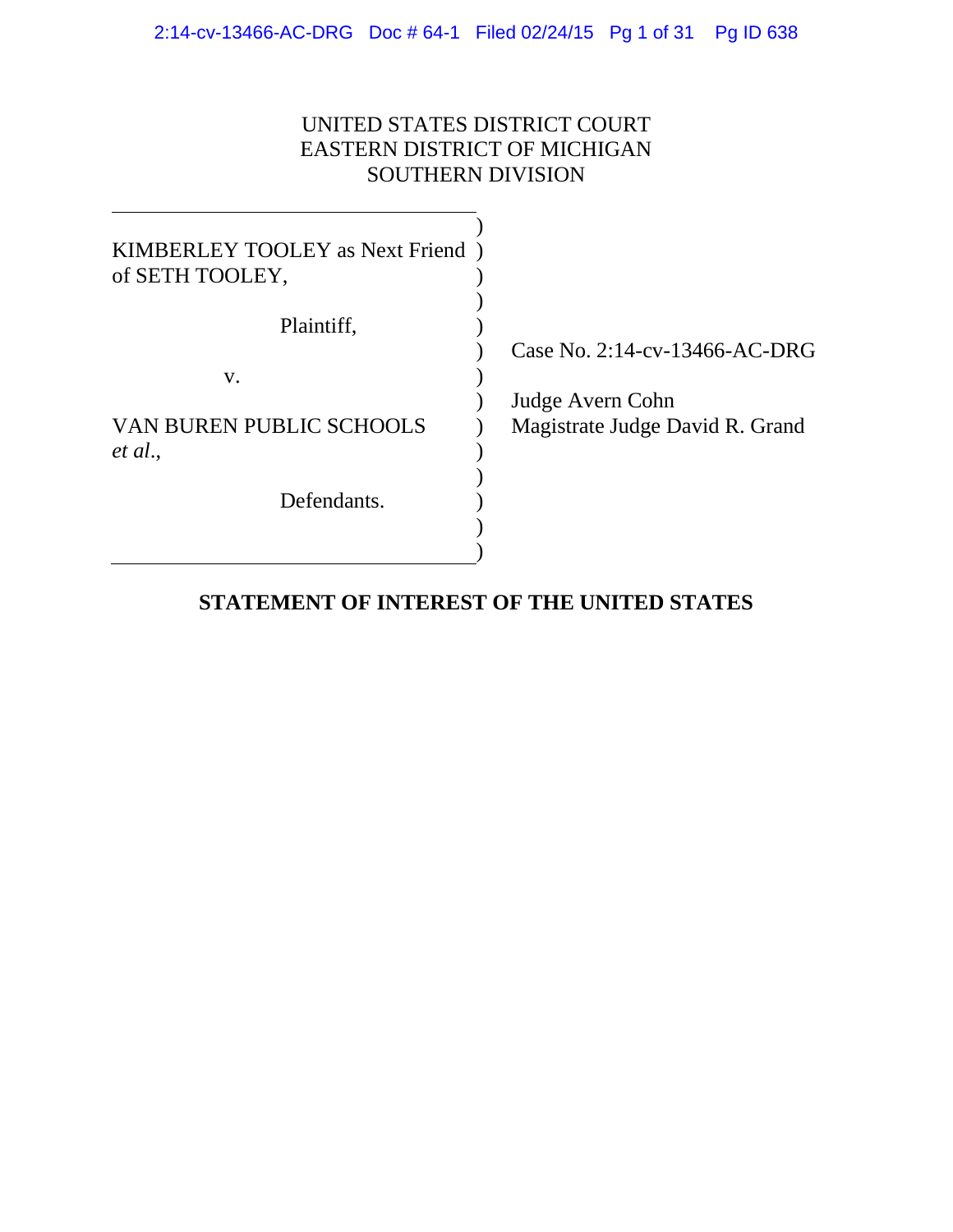# **TABLE OF CONTENTS**

<span id="page-1-0"></span>

| I.  |                 |                                                                                                                                                                      |
|-----|-----------------|----------------------------------------------------------------------------------------------------------------------------------------------------------------------|
| II. |                 |                                                                                                                                                                      |
|     | A.              | Title IX and the Equal Protection Clause Prohibit Sex<br>Discrimination Against All Persons, Including                                                               |
|     | <b>B.</b>       | Title IX and the Equal Protection Clause Prohibit<br>Discrimination Against an Individual Based on That                                                              |
|     | $\mathcal{C}$ . | Title IX and the Equal Protection Clause Prohibit<br>Discrimination Against an Individual, Including a<br>Transgender Individual, on the Basis of Sex Stereotypes 14 |
|     | D.              | This Case Should Proceed to Discovery to Resolve                                                                                                                     |
|     |                 |                                                                                                                                                                      |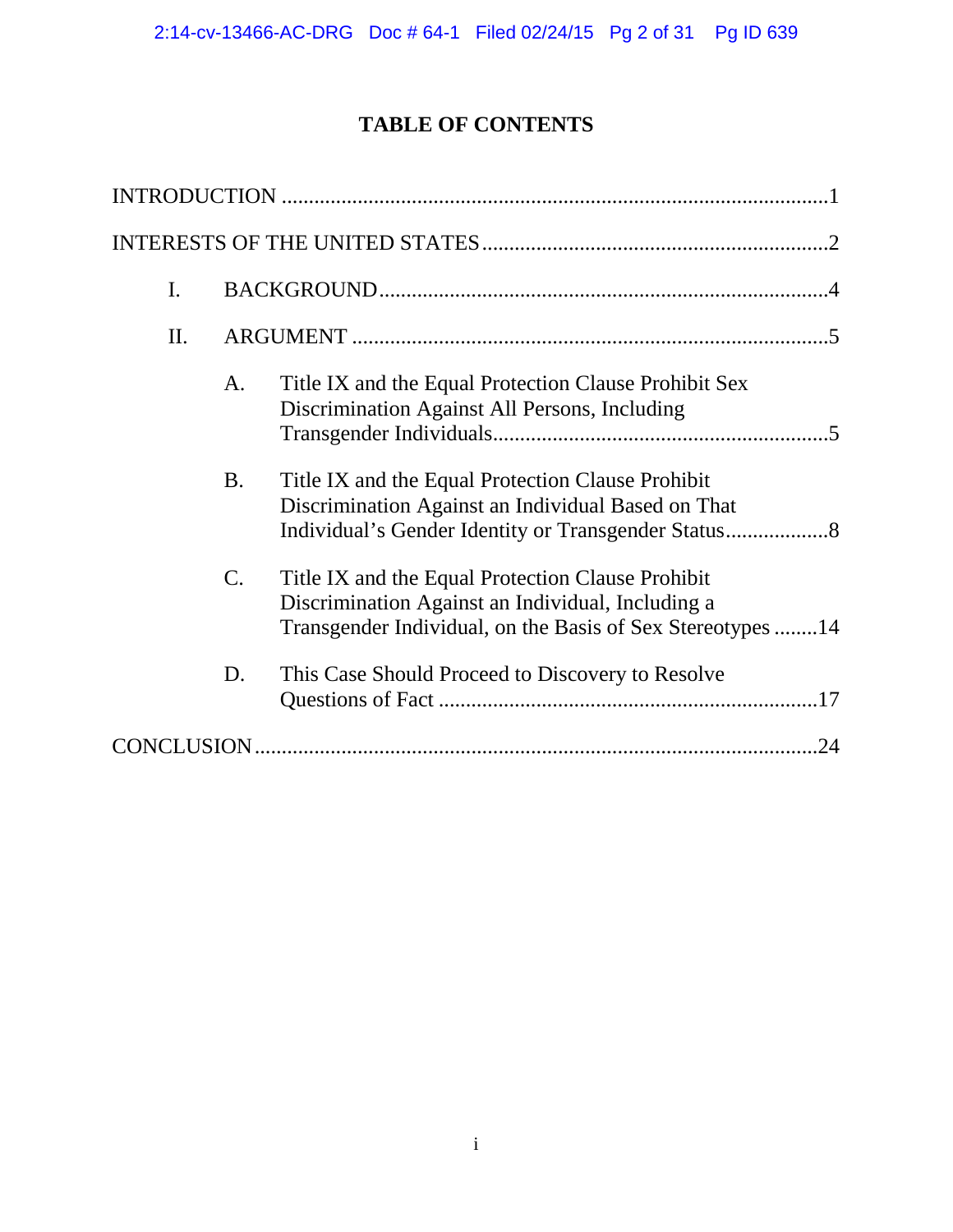# **TABLE OF AUTHORITIES**

## <span id="page-2-0"></span>**Cases**

| Baker v. John Morrell & Company,                  |
|---------------------------------------------------|
| Barnes v. City of Cincinnati,                     |
| Biediger v. Quinnipiac University,                |
| Craig v. Boren,                                   |
| Davis v. Monroe County Board of Education,        |
| DeClue v. Central Illinois Light Company,         |
| Doe v. Brimfield Grade School,                    |
| Doe v. Regional School Unit 26,                   |
| <b>EEOC</b> v. Boh Brothers Construction Company, |
| Franklin v. Gwinnett County Public Schools,       |
| Fuhr v. Hazel Park School District,               |
| Glenn v. Brumby,                                  |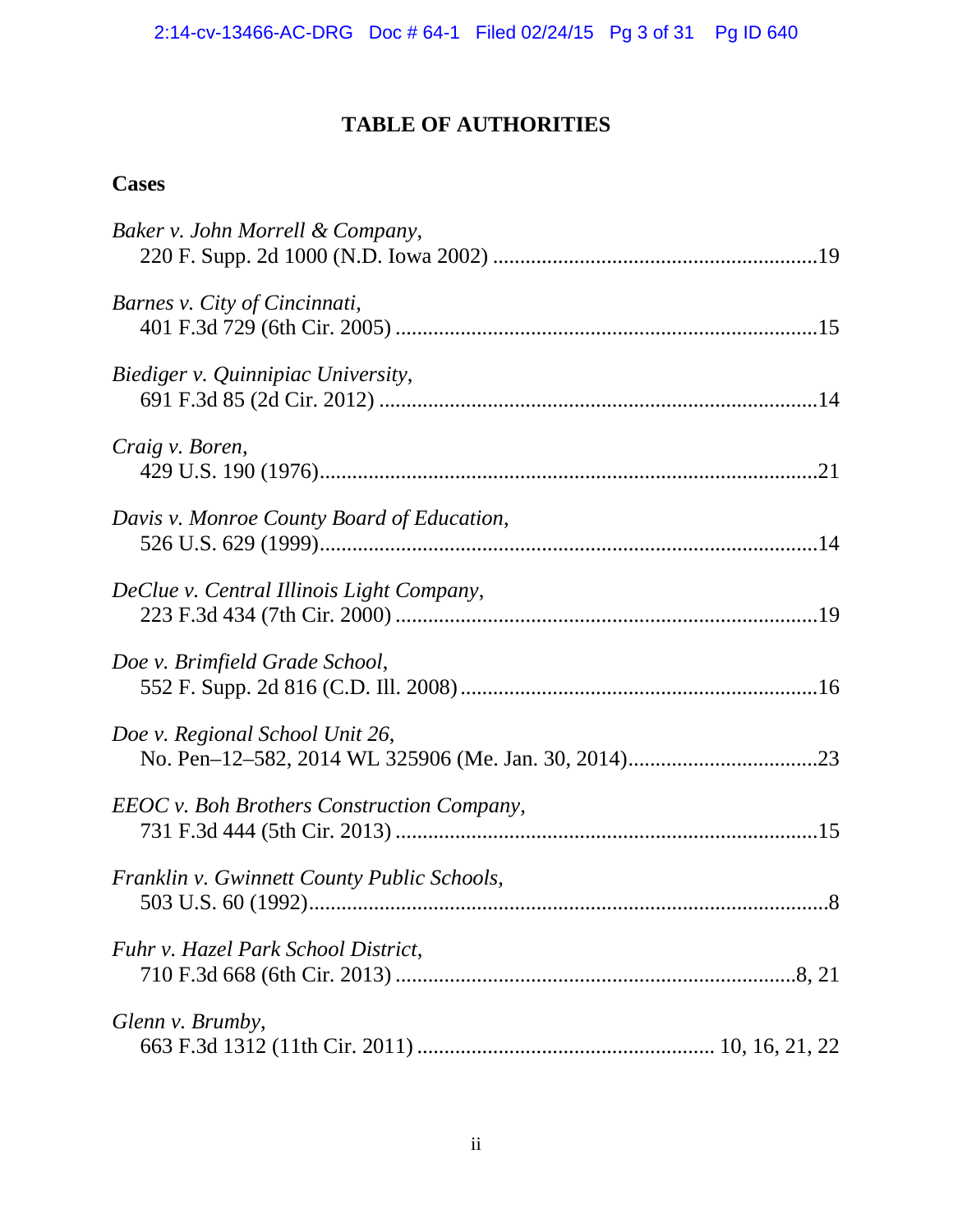<span id="page-3-0"></span>

| Kastl v. Maricopa County Community College District,<br>No. Civ.02-1531PHX-SRB, 2004 WL 2008954                  |
|------------------------------------------------------------------------------------------------------------------|
| Macy v. Holder,                                                                                                  |
| Mathis v. Fountain-Ft. Carson School District No. 8,<br>Colorado Civil Rights Division Determination, Charge No. |
| Montgomery v. Independent School District No. 709,                                                               |
| Nelson v. Christian Brothers University,                                                                         |
| Nichols v. Azteca Restaurant Enterprises, Inc.,                                                                  |
| Oncale v. Sundowner Offshore Services, Inc.,                                                                     |
| Pratt v. Indian River Central School District,                                                                   |
| Price Waterhouse v. Hopkins,                                                                                     |
| Rentos v. OCE-Office Systems,<br>No. 95-civ-7908, 1996 WL 737215 (S.D.N.Y. Dec. 24, 1996) 11                     |
| Rosa v. Park West Bank & Trust Company,                                                                          |
| Schroer v. Billington,                                                                                           |
| Schroer v. Billington,                                                                                           |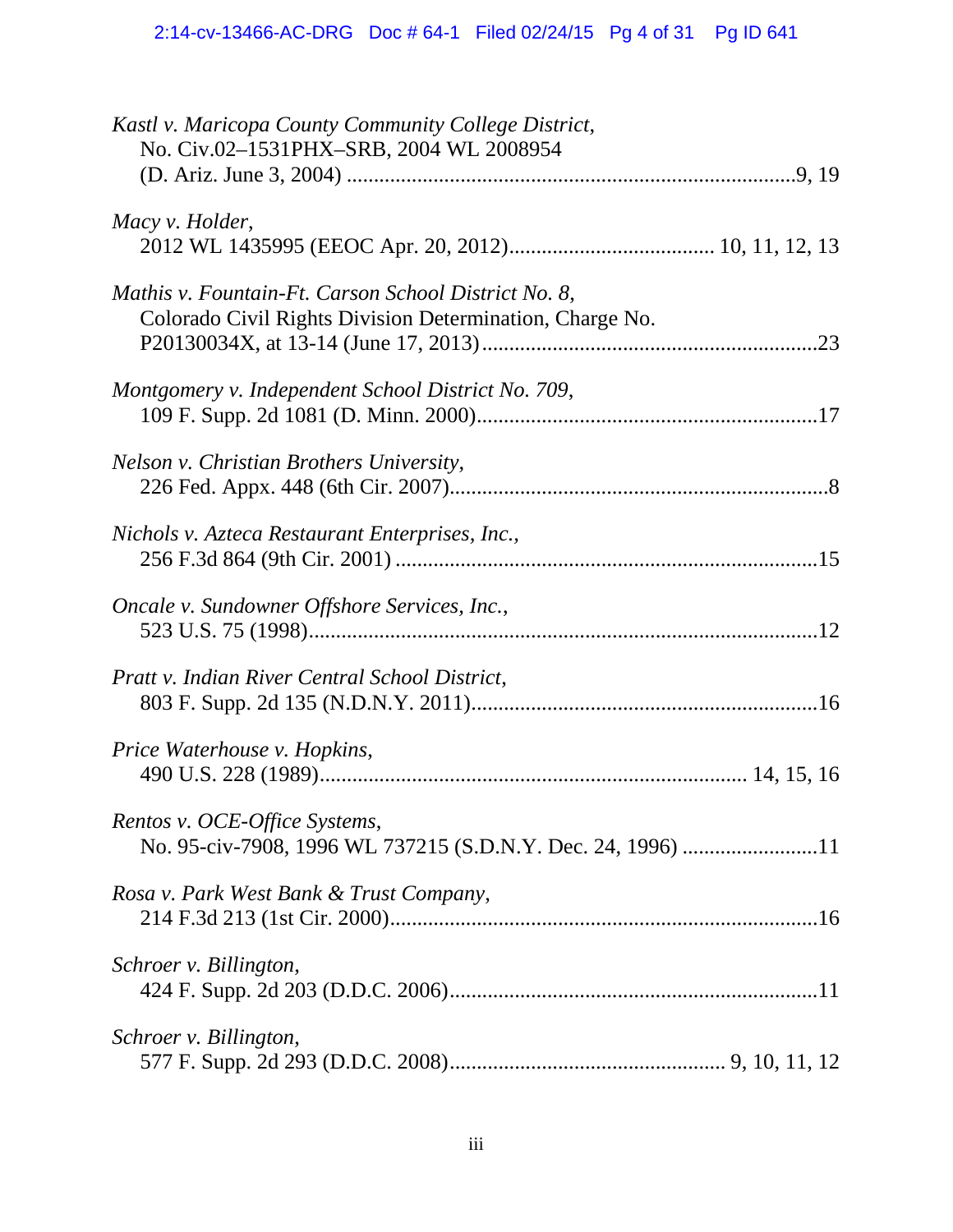| Schwenk v. Hartford,                                                                                                                        |
|---------------------------------------------------------------------------------------------------------------------------------------------|
| Smith v. City of Salem,                                                                                                                     |
| Theno v. Tonganoxie Unified School District,                                                                                                |
| United States v. Gonzales,                                                                                                                  |
| United States v. Virginia,                                                                                                                  |
| <b>Statutes</b>                                                                                                                             |
|                                                                                                                                             |
|                                                                                                                                             |
|                                                                                                                                             |
|                                                                                                                                             |
|                                                                                                                                             |
| <b>Other Authorities</b>                                                                                                                    |
| Resolution Agreement between U.S. Dep't of Educ. Office for Civil                                                                           |
| Resolution Agreement between United States and Arcadia Unified                                                                              |
| U.S. Department of Education Office for Civil Rights, Dear Colleague                                                                        |
| U.S. Department of Education Office for Civil Rights, Questions &<br>Answers on Title IX and Sexual Violence (Apr. 29, 2014)  6, 13, 17, 21 |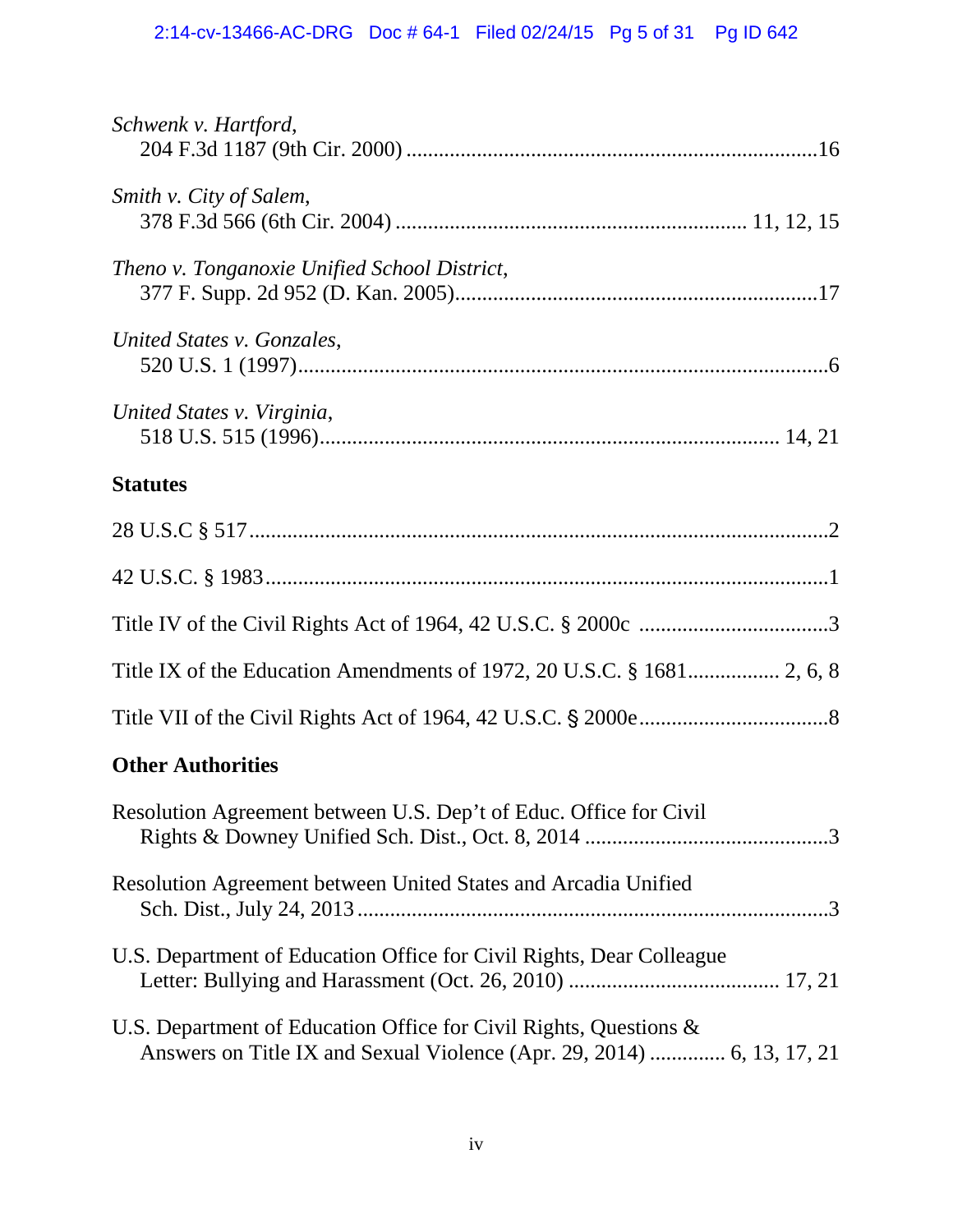<span id="page-5-0"></span>

| U.S. Department of Education Office for Civil Rights,<br>Questions & Answers on Title IX and Single-Sex Elementary and<br>Secondary Classes and Extracurricular Activities (Dec. 1, 2014) 13, 17, 19 |
|------------------------------------------------------------------------------------------------------------------------------------------------------------------------------------------------------|
| U.S. Department of Education Office for Civil Rights, Revised Sexual<br>Harassment Guidance: Harassment of Students by School                                                                        |
| United States' Amicus Curiae Brief Supporting Plaintiffs-Appellants<br>and Urging Reversal in Carmichael v. Galbraith, No. 12-11074                                                                  |
| United States' Complaint-in-Intervention, Doe v. Anoka-Hennepin<br>Sch. Dist. No. 11, No. 0:11-cv-01999 (D. Minn. Mar. 6, 2012)3                                                                     |
| United States' Mem. as <i>Amicus Curiae</i> in Response to Defs' Mot. to<br>Dismiss/Mot. for Summary Judgment, Pratt v. Indian River Cent.                                                           |
|                                                                                                                                                                                                      |
| <b>Regulations</b>                                                                                                                                                                                   |
|                                                                                                                                                                                                      |
|                                                                                                                                                                                                      |
| <b>Constitutional Provisions</b>                                                                                                                                                                     |
| U.S. Constitution, Amendment XIV, Equal Protection Clause 1, 2, 3, 4, 7, 12-18                                                                                                                       |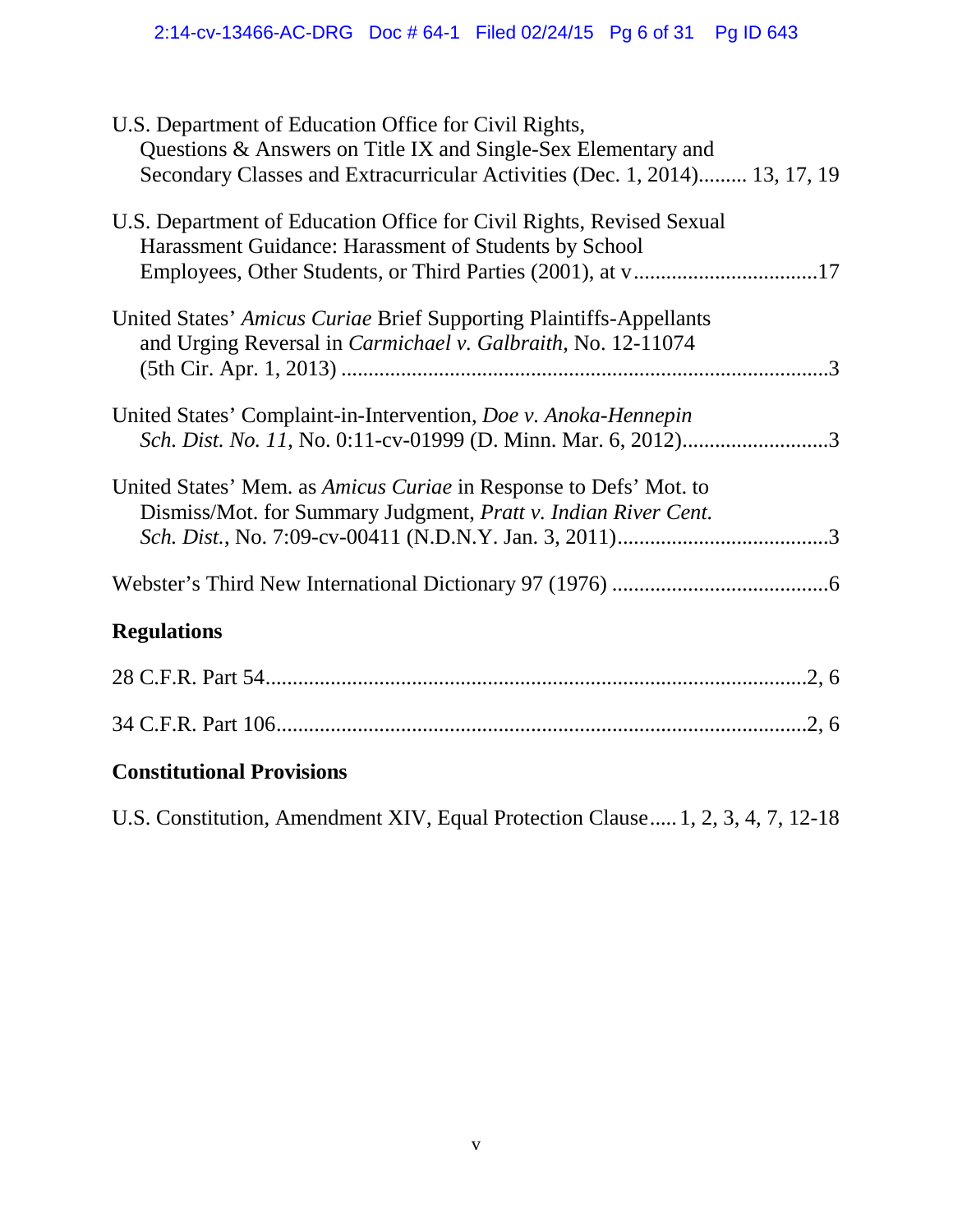#### **INTRODUCTION**

<span id="page-6-0"></span> ("Wyandotte"). Plaintiff is a transgender boy. He was assigned the female sex at life.<sup>[1](#page-6-1)</sup> Plaintiff alleges that various defendants in this case, including Wyandotte, Clause of the Fourteenth Amendment.<sup>[2](#page-6-2)</sup> Wyandotte has moved to dismiss these claims, arguing, *inter alia*, that a transgender plaintiff may establish a claim for sex stereotyping. Wyandotte's Mot. to Dismiss at 12-15 ("Wyandotte Motion"). Seth Tooley ("Plaintiff") is a 14-year-old student, who has attended several school districts in Michigan, including Defendant Wyandotte Public Schools birth, but his gender identity is male and he presents as a boy in all aspects of his denied him equal treatment and benefits and subjected him to harassment based on sex in violation of Title IX of the Education Amendments of 1972 ("Title IX"), Title IV of the Civil Rights Act of 1964 ("Title IV"), and the Equal Protection discrimination only through evidence that the defendant engaged in sex

The United States files this Statement of Interest to assist the Court in evaluating Plaintiff's claims of sex discrimination. Under Title IX and the Equal Protection Clause, discrimination based on a person's nonconformity to sex

<span id="page-6-1"></span> $<sup>1</sup>$  A transgender person has a gender identity (i.e., one's internal sense of gender)</sup> that is different from the individual's assigned sex at birth (i.e., the gender designation listed on one's original birth certificate).

<span id="page-6-2"></span><sup>&</sup>lt;sup>[2](#page-7-0)</sup> Plaintiff's claims under 42 U.S.C. § 1983 (Count I), Title IV (Count III), and the claims brought under the Equal Protection Clause or as "Equal Protection claims."<br>1 Fourteenth Amendment (Count V) each allege a denial of equal protection under these federal laws. Consequently, the United States refers to these collectively as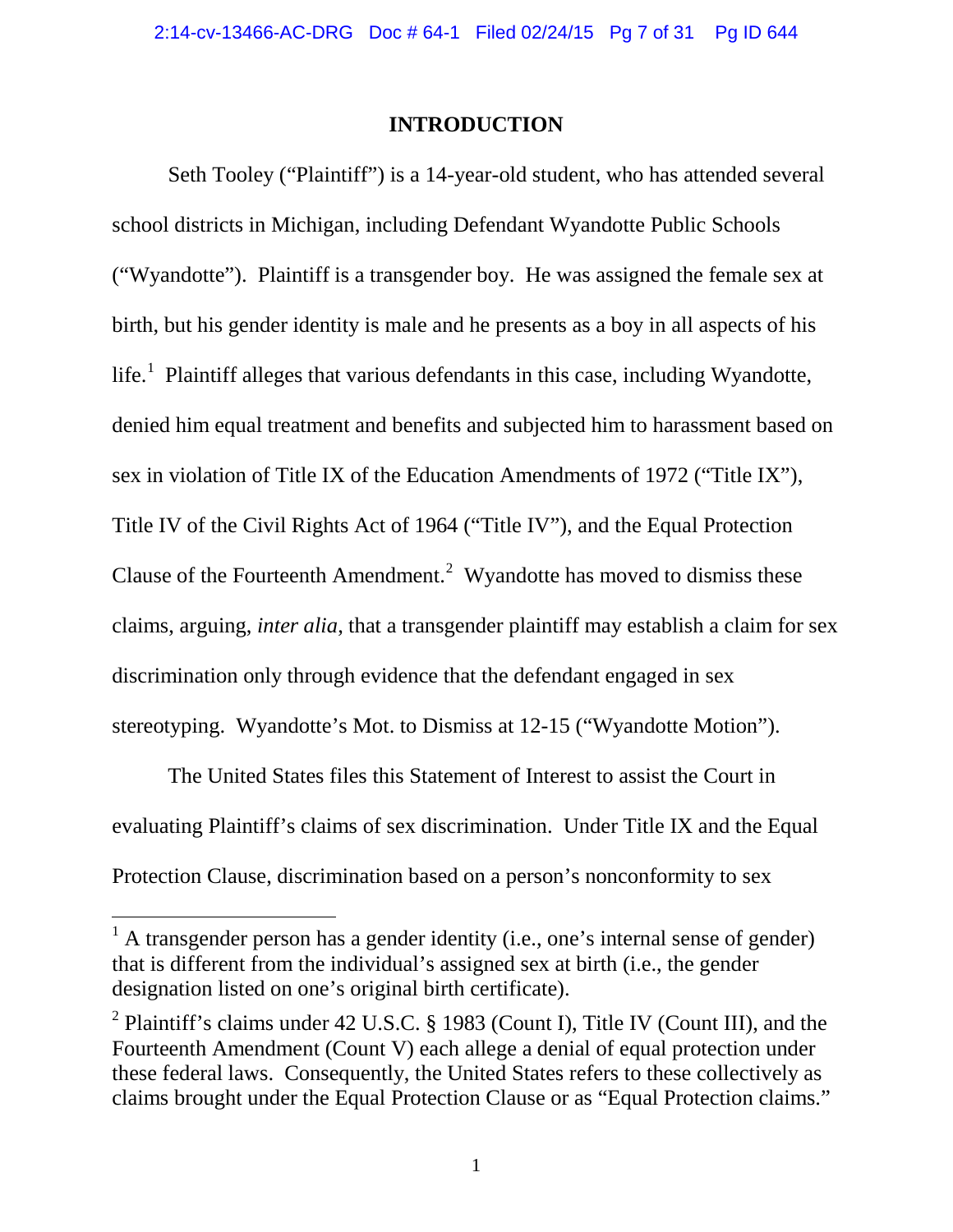<span id="page-7-0"></span> stereotypes, a person's gender identity, or a person's transgender status constitutes discrimination based on sex. As explained below, numerous courts that have addressed claims by transgender plaintiffs have recognized that sex-based discrimination may be established in all three of these ways. In this case, Plaintiff has alleged sufficient facts on each of these bases to survive Wyandotte's Motion to Dismiss. Indeed, a person may establish sex discrimination through discriminatory conduct based on gender identity or transgender status, regardless of whether there is evidence of sex stereotyping.

#### **INTERESTS OF THE UNITED STATES**

 28 U.S.C § 517, which permits the Attorney General to attend to the interests of the United States in any case pending in a federal court. The United States has a have the opportunity to learn in an environment free of discrimination and that the proper legal standards are applied to claims under Title IX and the Equal Protection Clause. The United States Departments of Education and Justice share education context. *See* 20 U.S.C. § 1681 (2006); 34 C.F.R. Part 106 (2010); 28 The United States has authority to file this Statement of Interest pursuant to significant interest in ensuring that all students, including transgender students, responsibility for enforcing Title IX and its implementing regulations in the C.F.R. Part 54 (2000). The Justice Department also can enforce the Equal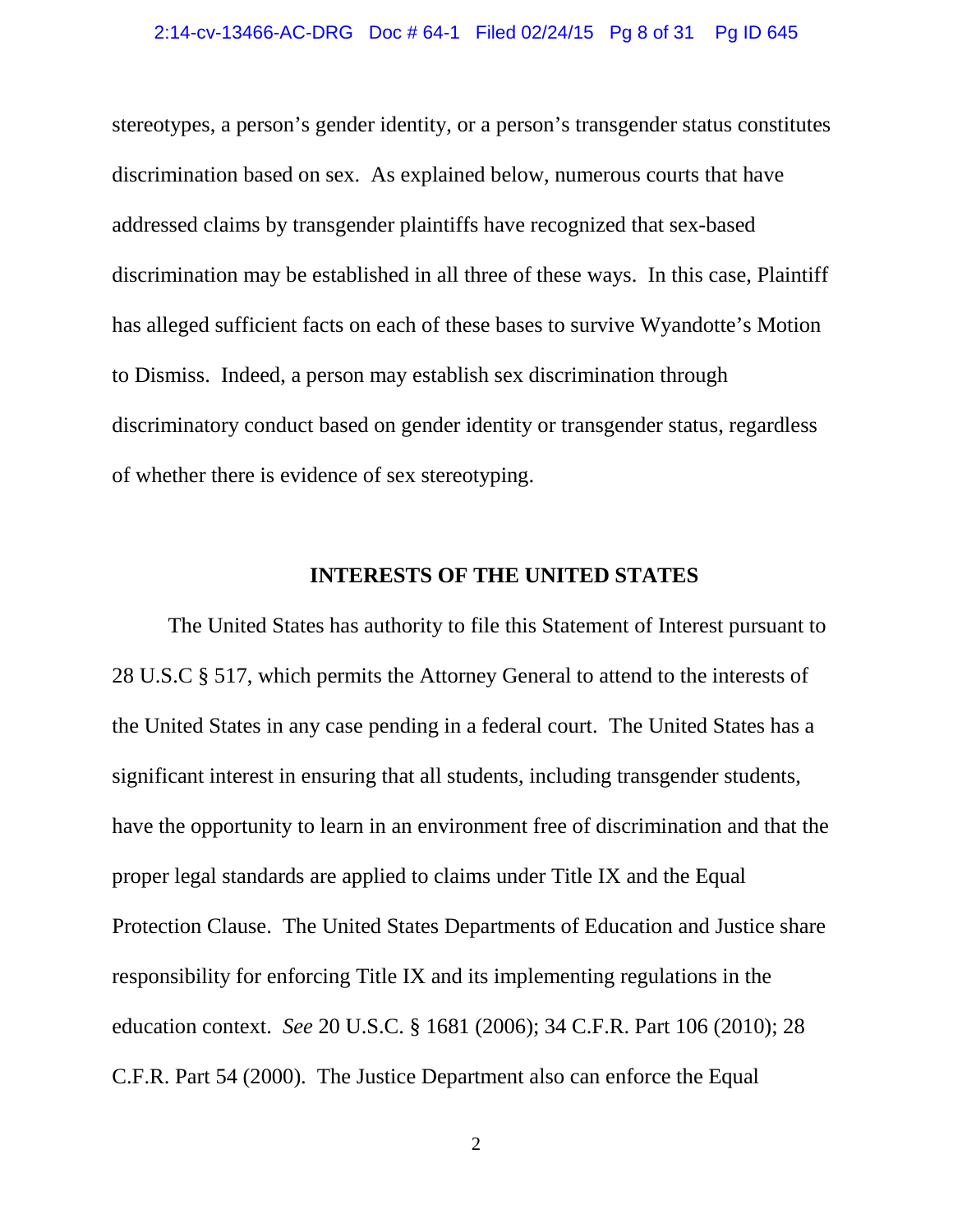IV. *See* 42 U.S.C. § 2000c. [3](#page-8-0) Protection Clause's ban on sex discrimination against public schools under Title

IX and the Equal Protection Clause.<sup>[4](#page-9-0)</sup> Applying these standards, this Court should The United States thus respectfully submits this Statement of Interest to provide the correct legal standards governing sex discrimination claims under Title reject Wyandotte's Motion to Dismiss, as Plaintiff has sufficiently alleged

 students under both Title IX and the Equal Protection Clause. *See, e.g.*, United  $3$  The United States has furthered its significant interests noted above by intervening or participating as *amicus curiae* in lawsuits involving claims of sex discrimination based on sex stereotyping and gender-based harassment against States' *Amicus Curiae* Brief Supporting Plaintiffs-Appellants and Urging Reversal in *Carmichael v. Galbraith*, No. 12-11074 (5th Cir. Apr. 1, 2013), available at http://www.justice.gov/crt/about/app/briefs/carmichaelbrf.pdf ; United States' Complaint-in-Intervention, *Doe v. Anoka-Hennepin Sch. Dist. No. 11*, No. 0:11-cv-01999 (D. Minn. Mar. 6, 2012), available at

<span id="page-8-0"></span>http://www.justice.gov/crt/about/edu/documents/anokacompint.pdf ; and United States' Mem. as *Amicus Curiae* in Response to Defs. Mot. to Dismiss/Mot. for Summary Judgment, *Pratt v. Indian River Cent. Sch. Dist.*, No. 7:09-cv-00411 (N.D.N.Y. Jan. 3, 2011), available at

 matters involving claims of sex discrimination against transgender students. *See,*  http://www.justice.gov/crt/about/edu/documents/prattamicus.pdf . The Departments of Justice and Education have also enforced Title IX and Title IV in *e.g.*, Resolution Agreement between United States & Arcadia Unified Sch. Dist., July 24, 2013, available at

 Resolution Agreement between U.S. Dep't of Educ. Office for Civil Rights & http://www.justice.gov/crt/about/edu/documents/casesummary.php#arcadia; Downey Unified Sch. Dist., Oct. 8, 2014, available at

http://www2.ed.gov/documents/press-releases/downey-school-districtagreement.pdf.

<sup>&</sup>lt;sup>4</sup> The United States is not taking a position on Plaintiff's other claims.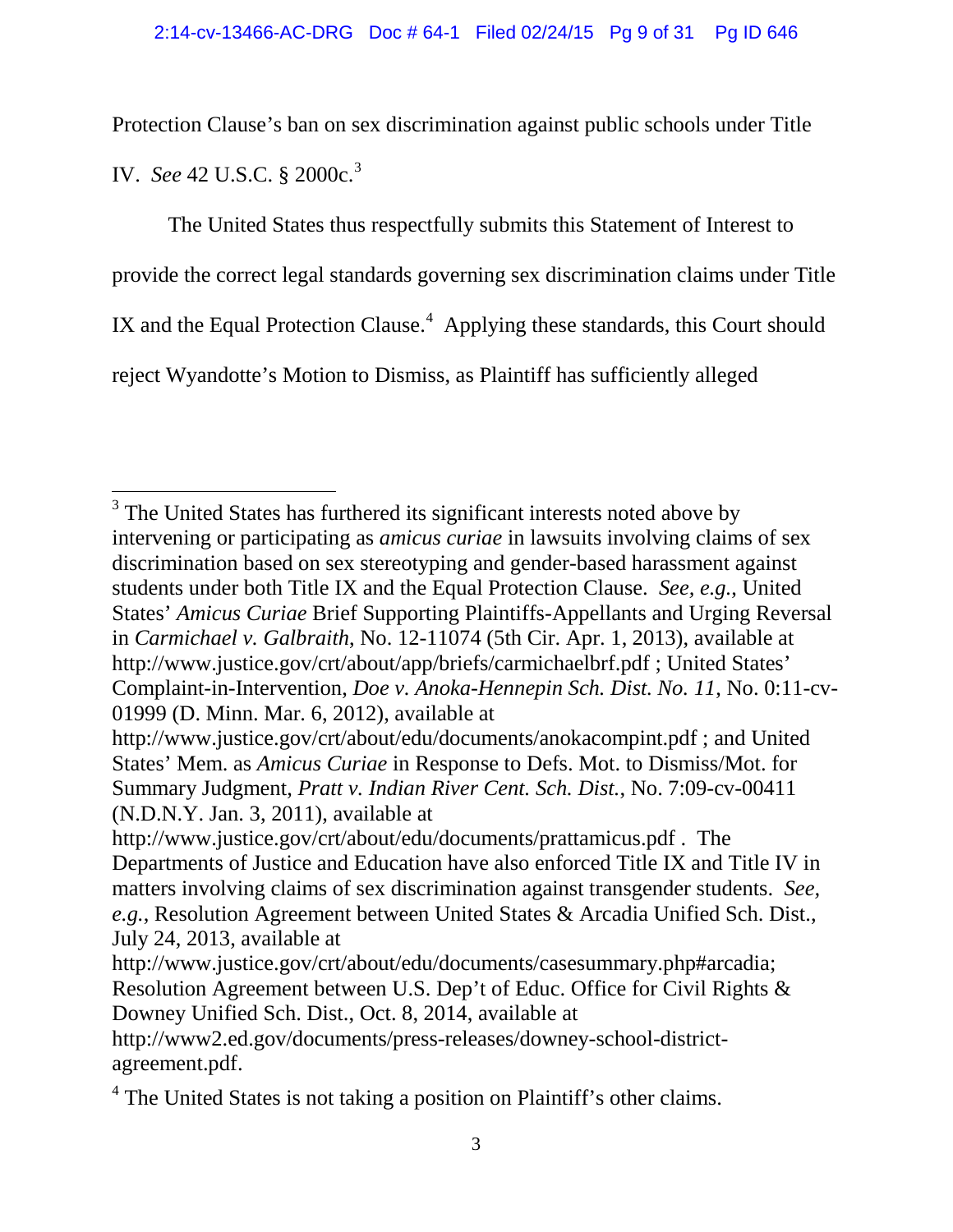discrimination based on sex because of his gender identity, transgender status, and nonconformity to sex stereotypes.

#### **I. BACKGROUND**

 Middle School in Wyandotte on or about December 4, 2012. First Am. Compl. at 12. Plaintiff alleges that Wyandotte denied him the treatment and benefits afforded harassment in violation of Title IX, Title IV, and the Equal Protection Clause. *Id.*  closed and not accessible. *Id.* at 12-13, 15*.* As a result, a male classmate who spotted Plaintiff leaving the women's restroom laughed at him, called him a "fag," and asked, "Do you need a tampon sweetie?" *Id.* at 15-16. When Plaintiff's it as Plaintiff "being overly sensitive." *Id.* at 16. Later, this same classmate you scared? I'll rape you straight," causing Plaintiff to run away so fast he fell, fracturing his elbow and hitting his ear and face. *Id.*  Plaintiff is a transgender student who started the sixth grade at Wilson to other male students and that he was subjected to severe and pervasive sex-based at 12-22. In particular, Plaintiff alleges that although his mother asked the school to allow him to use the boys' restroom, school personnel refused, requiring him instead to use "the staff ladies' room" or a unisex restroom, which was frequently mother complained to a school employee about this event, the employee dismissed approached Plaintiff off school grounds and threatened, "You better run fag. Are

<span id="page-9-0"></span>4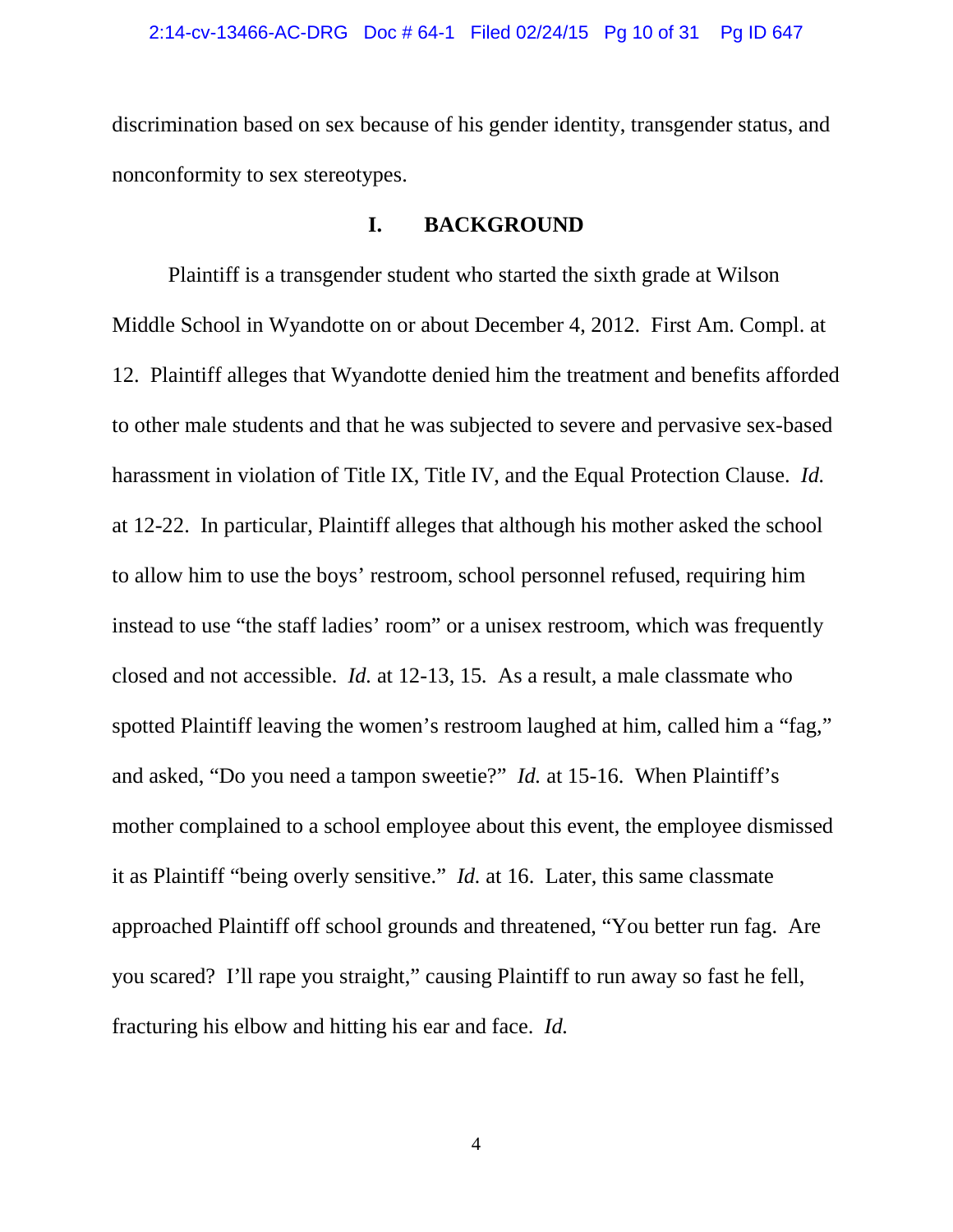<span id="page-10-0"></span> he be addressed using his preferred name and male pronouns. *Id.* at 12-14. In of students who interacted with Plaintiff by referring to him as a female. *Id.* at 14 15*.* Consequently, some of these parents refused to allow their children to interact with Plaintiff. *Id.* at 15*.*  Plaintiff further alleges that school personnel addressed him as "Olivia," his name assigned at birth, and referred to him using female pronouns despite his consistent presentation of his male gender identity and his mother's requests that addition, Plaintiff alleges that school personnel, including the school principal and special education director, "outed" Plaintiff as transgender to students and parents

#### **II. ARGUMENT**

### **A. Title IX and the Equal Protection Clause Prohibit Sex Discrimination Against All Persons, Including Transgender Individuals**

 participate in or benefit from the school's programs or activities on the basis of Any student may state a valid claim under Title IX and the Equal Protection Clause by alleging that the defendant denied or limited the student's ability to sex. Plaintiff, like all other students in Wyandotte's schools, is protected against sex discrimination under these laws. That he is a transgender boy does not remove him from the ambit of these protections.

 Under Title IX, "[n]o person in the United States shall, on the basis of sex, be excluded from participation in, be denied the benefits of, or be subjected to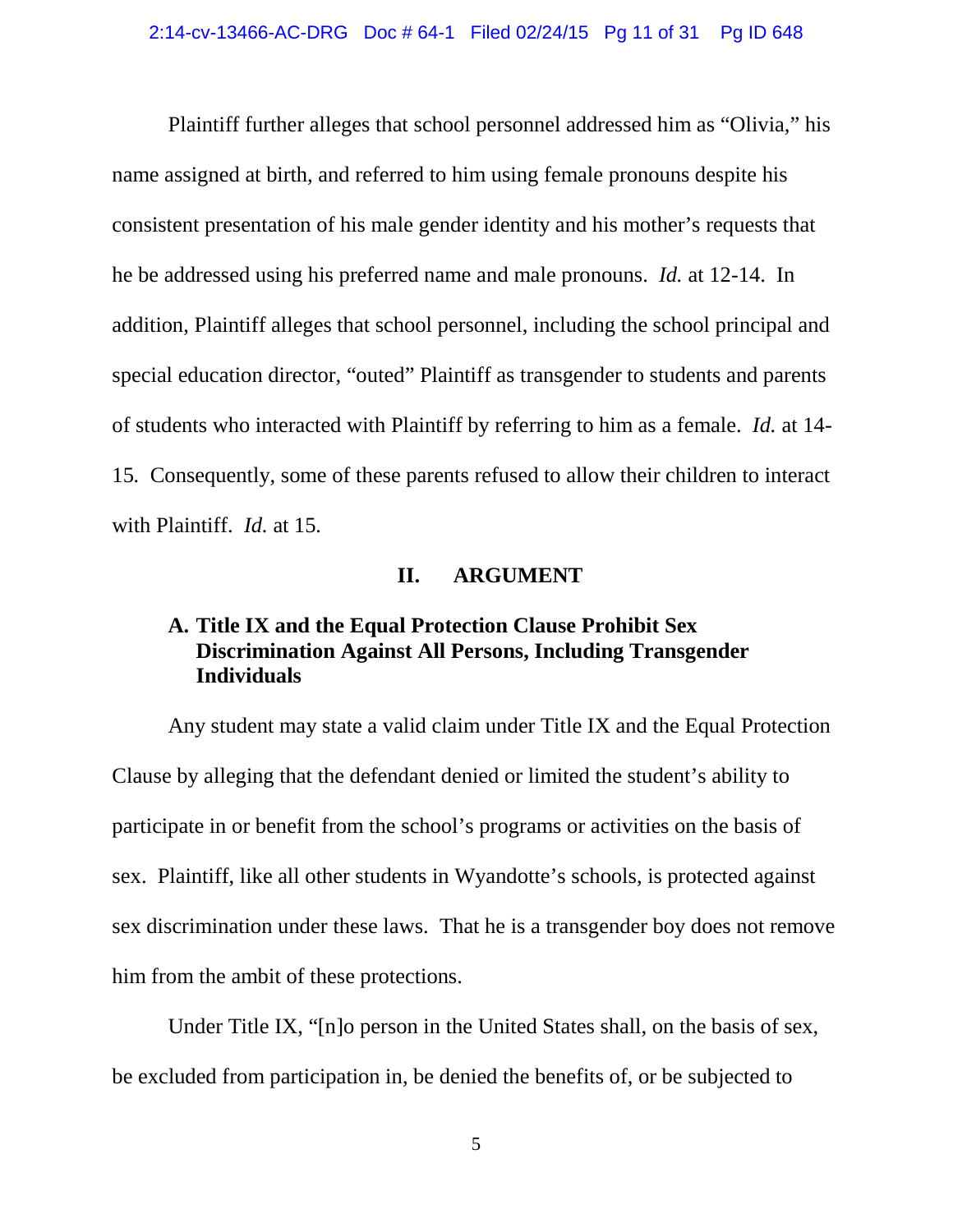assistance." 20 U.S.C. § 1681(a); *see also* 34 C.F.R. § 106.31(a); 28 C.F.R. § 54.400(a) . Title IX's implementing regulations specifically prohibit recipients from engaging in differential or adverse treatment on the basis of sex, including such person satisfies any requirement or condition for the provision of such aid, benefit, or service," "[p]rovid[ing] different aid, benefits, or services or provid[ing] aid, benefits, or services in a different manner," "[d]eny[ing] *any* person any such aid, benefit, or service;" "[s]ubject[ing] *any* person to separate or different rules of behavior, sanctions, or other treatment;" or "[o]therwise limit[ing] *any* person in C.F.R § 106.31(b) (emphasis added); 28 C.F.R. § 54.400(b) (emphasis added). from sex discrimination, including transgender individuals. *Cf. United States v.*  discrimination under any education program or activity receiving Federal financial *inter alia*, "[t]reat[ing] one person differently from another in determining whether the enjoyment of any right, privilege, advantage, or opportunity." 34 The plain language of the statute thus affirms that Title IX protects all individuals *Gonzales*, 520 U.S. 1, 5 (1997) ("Read naturally, the word 'any' has an expansive meaning, that is, 'one or some indiscriminately of whatever kind.'") (quoting Webster's Third New International Dictionary 97 (1976)).<sup>[5](#page-13-1)</sup>

<sup>5</sup>*See* OCR, Questions and Answers on Title IX and Sexual Violence (Apr. 29, 2014), available at http://www2.ed.gov/about/offices/list/ocr/docs/qa-201404-titleix.pdf ("OCR Sexual Violence Q&A"), at 5 ("[T]he actual or perceived sexual orientation or gender identity of the parties does not change a school's [Title IX] obligations.").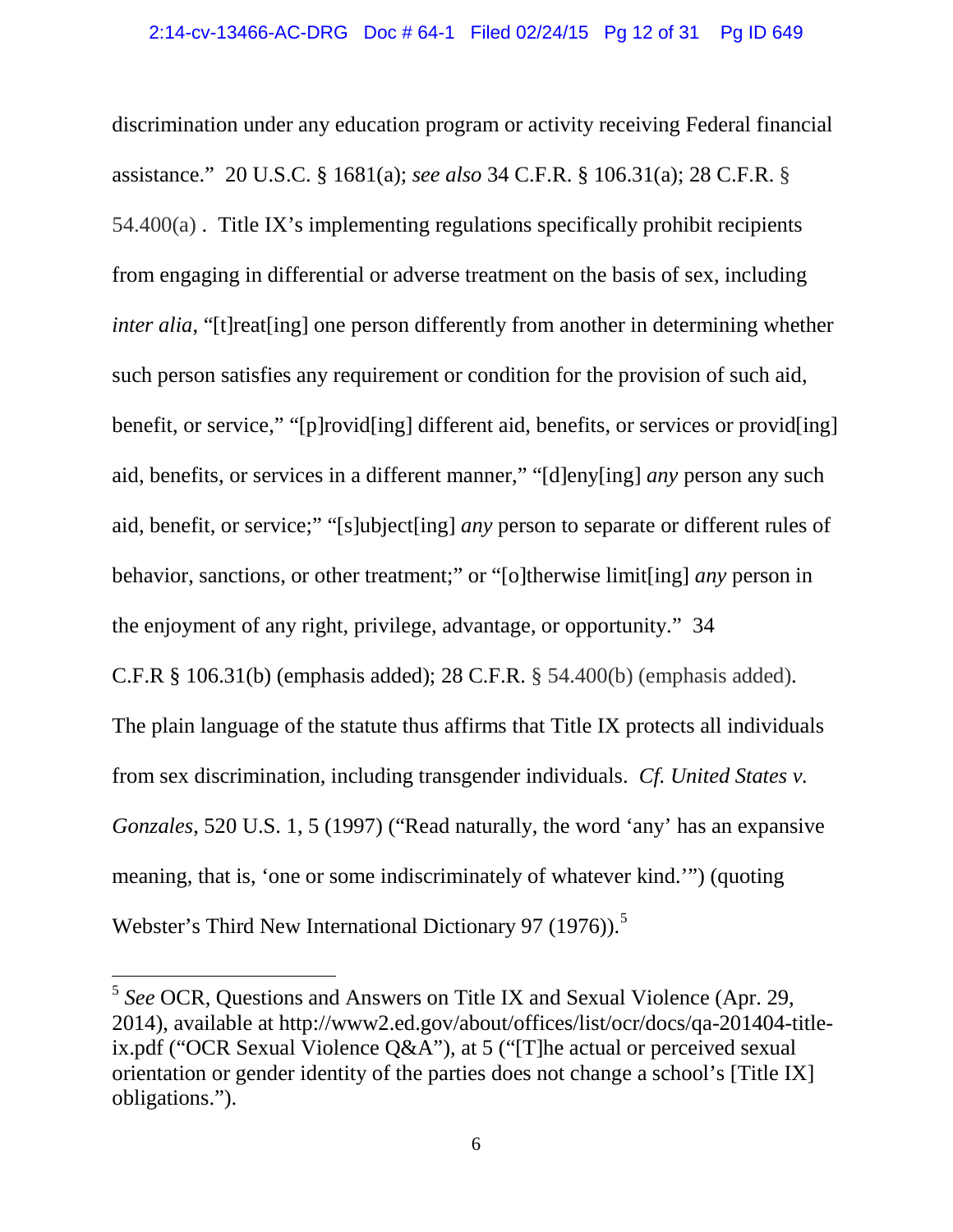<span id="page-12-0"></span> transgender status, and nonconformity to sex stereotypes. *See infra* at II.B-II.C. Wyandotte argues that Plaintiff's First Amended Complaint is devoid of stereotypes. *See* Wyandotte Mot. at 12-15. Wyandotte does not address whether status. *See id.;* Wyandotte Reply at 4-6. The Court should review Plaintiff's discrimination under Title IX and the Equal Protection Clause. The fact that discrimination claims as a matter of law. Similarly, this Court should reject any suggestion that Plaintiff fails to state a legally cognizable claim under Title IX or the Equal Protection Clause because "transgender" is not an explicit suspect classification under either law. Rather, as Plaintiff pleads in his First Amended Complaint, the relevant suspect classification in this case is *sex*, which courts have held includes gender, gender identity, allegations demonstrating that Wyandotte engaged in discrimination based on sex Plaintiff sufficiently alleges discrimination based on gender identity or transgender allegations of discrimination on all three of these bases as claims of sex Plaintiff is transgender, and asserts discriminatory conduct related to his gender expression or gender identity, does not, as Wyandotte suggests, defeat his sex

state a plausible claim for relief under Title IX and the Equal Protection Clause.<br>7 At this stage, the issue before this Court is whether Plaintiff has sufficiently alleged that Wyandotte discriminated against him based on his sex (including his gender identity, transgender status, and/or nonconformity to sex stereotypes) to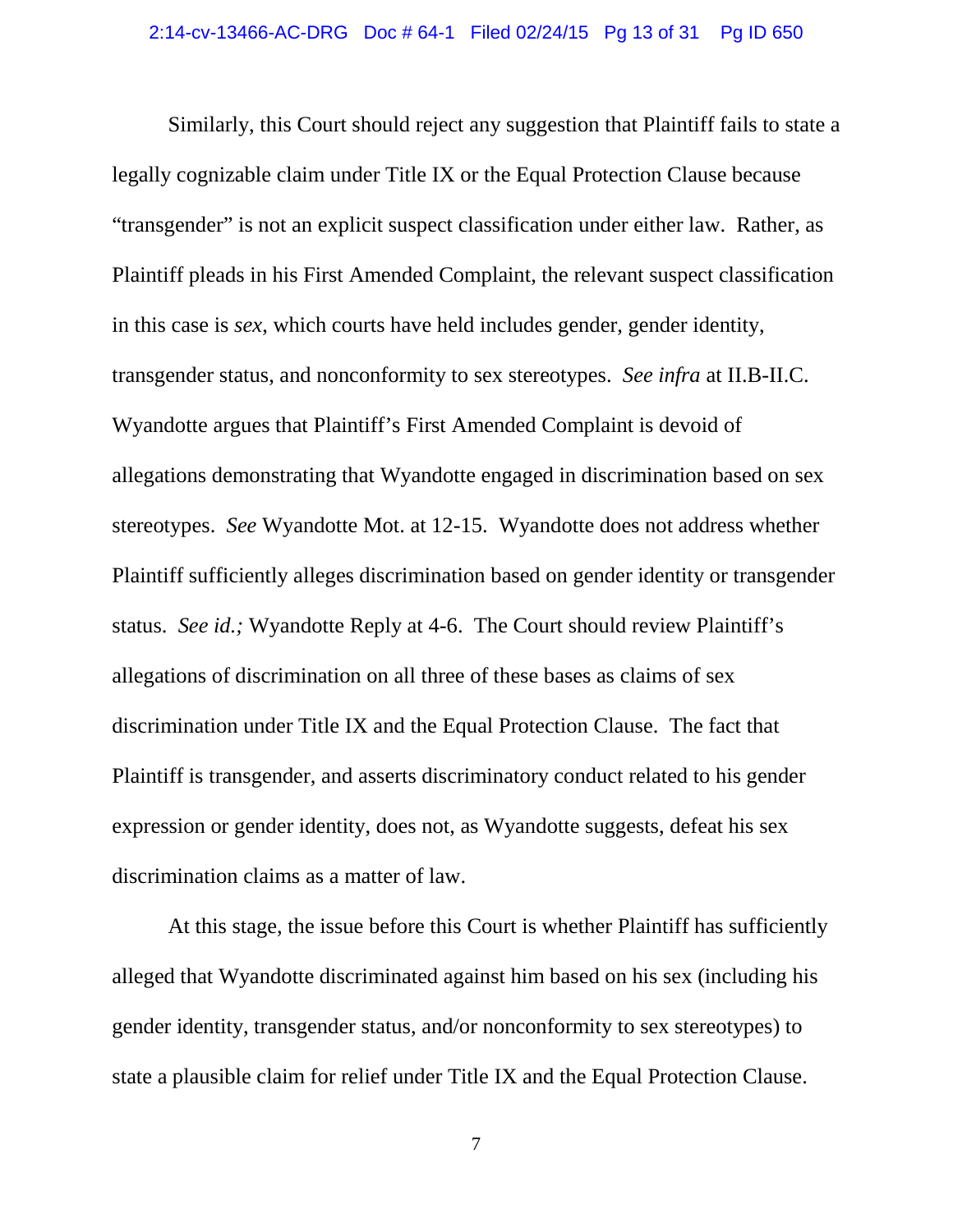<span id="page-13-0"></span>For the reasons that follow, Plaintiff has adequately alleged discrimination on each of these bases.

### **Against an Individual Based on That Individual's Gender Identity or B. Title IX and the Equal Protection Clause Prohibit Discrimination Transgender Status**

 stereotyping. *See* Wyandotte Mot. at 12-15. While transgender persons may Protection Clause, *see infra* at II.C, they may also allege discrimination based on alleges conduct by Wyandotte that could establish discrimination on each of these bases under the relevant case law. *See* First Am. Compl. at 12-16. Wyandotte mistakenly argues that claims of sex discrimination by transgender individuals are limited to those alleging discrimination based on sex allege sex discrimination based on sex stereotyping under Title IX and the Equal gender identity and transgender status. As further explained below, Plaintiff

<span id="page-13-1"></span> Similar to the language of Title VII of the Civil Rights Act of 1964, 42 education. 20 U.S.C. § 1681(a). Federal courts routinely look to Title VII case law in construing Title IX's anti-discrimination provisions. *See, e.g.*, *Franklin v.*  U.S.C.  $\S$  2000e *et seq.*, Title IX prohibits discrimination "on the basis of sex" in *Gwinnett Cnty. Pub. Sch.*, 503 U.S. 60, 75 (1992) (applying Supreme Court's interpretation of sex discrimination under Title VII to Title IX*)*; *Fuhr v. Hazel Park Sch. Dist*., 710 F.3d 668, 673 n.2 (6th Cir. 2013) ("Title IX retaliation claims are analyzed using the same standards as Title VII."); *Nelson v. Christian Bros.* 

8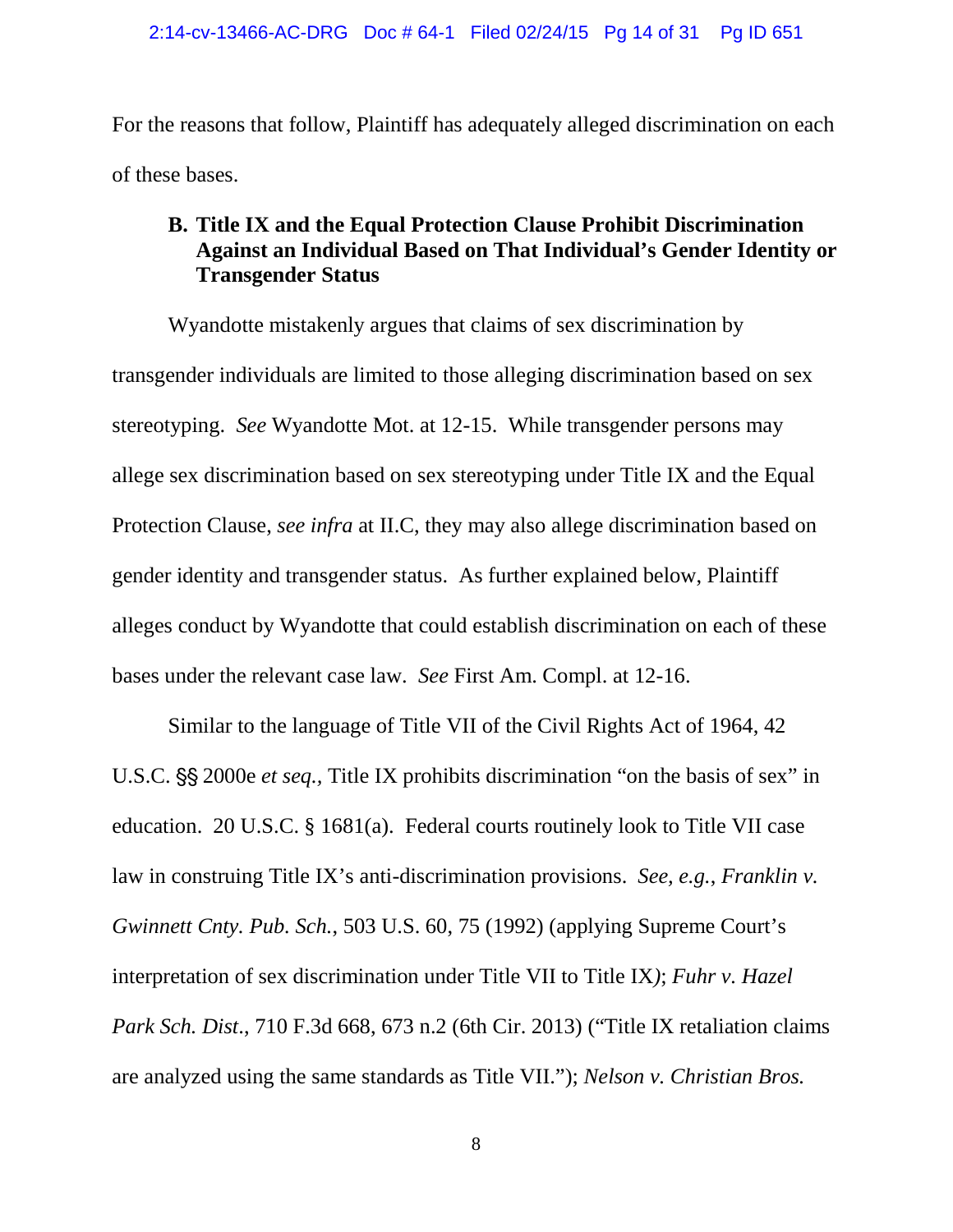<span id="page-14-0"></span> *Univ*., 226 Fed. Appx. 448, 454 (6th Cir. 2007) ("Generally, courts have looked to Title VII . . . as an analog for the legal standards in both Title IX discrimination and retaliation claims.").

 undergoing, a gender transition.[6](#page-16-1) *See Schroer v. Billington*, 577 F. Supp. 2d 293, Title IX. *See Kastl v. Maricopa Cnty. Comm. College Dist.*, No. Civ.02–1531PHX– SRB, 2004 WL 2008954, at \*2-3 (D. Ariz. June 3, 2004) (denying motion to dismiss access to restrooms, finding that "neither a woman with male genitalia nor a "On the basis of sex" includes discrimination based on the fact that an individual is transgender (i.e., has a gender identity different from the person's sex assigned at birth) or the perception that an individual has undergone, or is 306-08 (D.D.C. 2008) (holding that employer violated Title VII by refusing to hire transgender woman in response to her decision to transition). For example, in a case involving both Title IX and Title VII, the court found that discrimination against a transgender individual because the individual's anatomy does not conform to his or her gender identity is actionable sex discrimination under both Title VII and Title VII and Title IX sex discrimination claims by transgender plaintiff denied access to restrooms, finding that "neither a woman with male genitalia nor a<br>
<sup>6</sup> A gender transition is the experience by which a transgender person goes from

living and identifying as one's assigned sex to living and identifying as the sex consistent with one's gender identity. A gender transition often includes a "social transition," during which an individual begins to live and identify as the sex consistent with the individual's gender identity.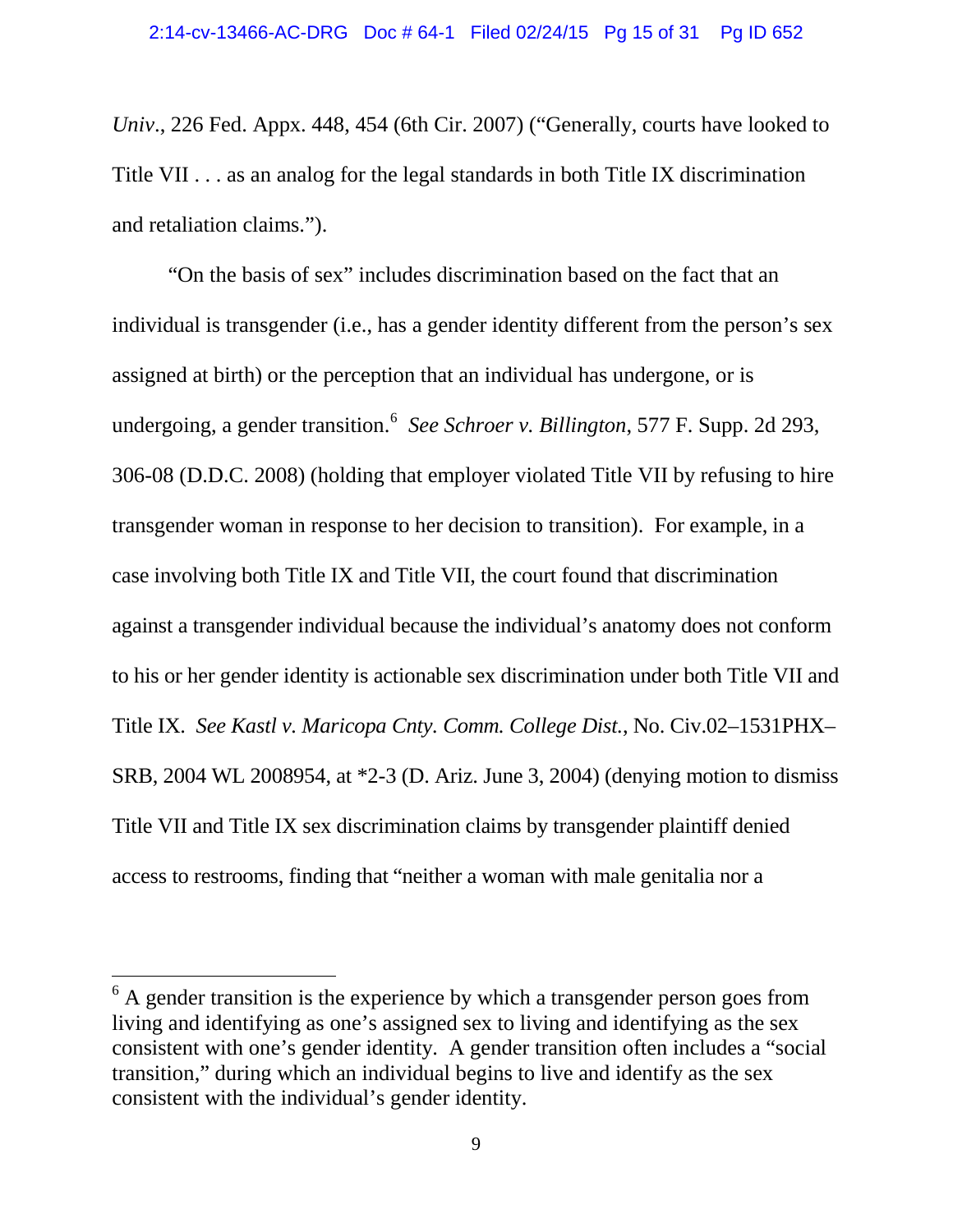man with stereotypically female anatomy, such as breasts, may be deprived of a benefit or privilege of employment by reason of that nonconforming trait").

In a different Title VII case involving a transgender plaintiff, the court offered the following analogy to help explain how discrimination against an individual because he or she has undertaken a gender transition is sex

discrimination:

 "converts." That would be a clear case of discrimination "because of easily encompasses discrimination because of a *change* of religion. Imagine that an employee is fired because she converts from Christianity to Judaism. Imagine too that her employer testifies that he harbors no bias toward either Christians or Jews but only religion." No court would take seriously the notion that "converts" are not covered by the statute. Discrimination "because of religion"

*Schroer,* 577 F. Supp. 2d at 306 (emphasis in original).

 her sex is discrimination on the basis of sex, and focusing on a "label" like discrimination law would be "blind" to the "statutory language itself." *Id.* at 307; and made up as a woman,' and … 'on the sheer fact of the transition'"); *Macy v.*  In other words, discrimination because one has changed or is changing his or "transgender" as a justification for denying that individual protection under sex *see also Glenn v. Brumby*, 663 F.3d 1312, 1320-21 (11th Cir. 2011) (finding "ample direct evidence" that plaintiff, a transgender woman, had been discriminated against because of sex where defendant testified that his decision to fire her was based "on his perception of [plaintiff] as 'a man dressed as a woman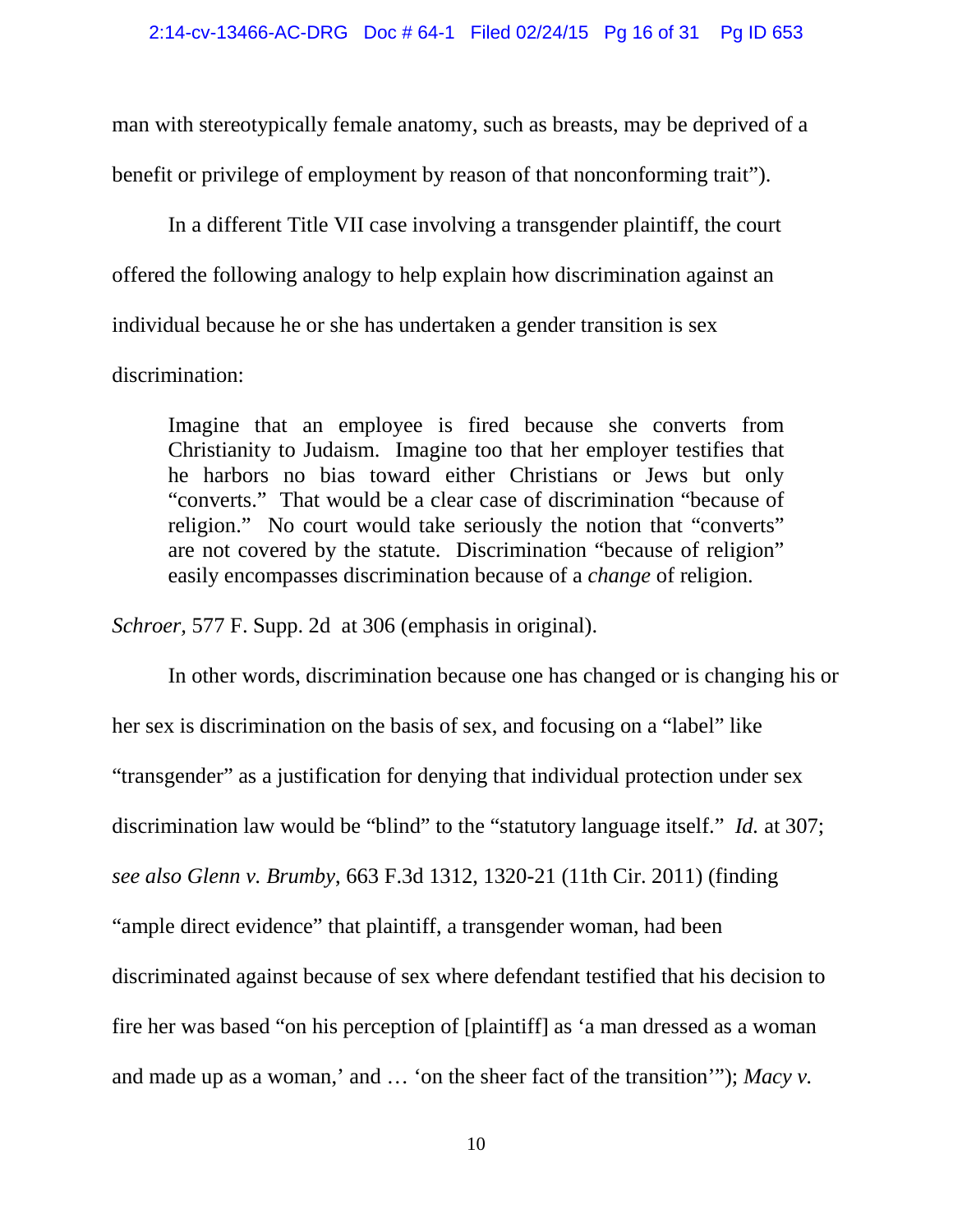<span id="page-16-0"></span> *Holder*, 2012 WL 1435995, at \*11 (EEOC Apr. 20, 2012) (concluding that civ-7908, 1996 WL 737215, at \*1, 8-9 (S.D.N.Y. Dec. 24, 1996) (denying alleging disparate treatment due to her "sex background and subsequent change"). As these cases recognize, it would be illogical to immunize a defendant from liability merely because the defendant "superimpose[s]" a transgender status on the plaintiff. *Smith v. City of Salem*, 378 F.3d 566, 574-75 (6th Cir. 2004). This Court should reject any reliance on this long discredited argument. *See Schroer*, 577 F. "intentional discrimination against a transgender individual because that person is transgender is, by definition, discrimination 'based on . . . sex,' and such discrimination therefore violates Title VII," in the same way that discrimination against an individual based on that person's perceived religion or religious conversion is also prohibited under Title VII); *Rentos v. OCE-Office Sys.*, No. 95 defendant's motion to strike transgender plaintiff's sex discrimination claim Supp. 2d at 307 (finding that the analysis used by courts holding that changing one's sex is not discrimination because of sex "is no longer a tenable approach to statutory construction").

<span id="page-16-1"></span> As recognized in the cases above, an individual's gender identity is one aspect of an individual's sex. *See, e.g., Smith*, 378 F.3d at 575; *Schroer,* 577 F. Supp. 2d at 306-07; *Schroer v. Billington*, 424 F. Supp. 2d 203, 211 (D.D.C. 2006) ("sex is not a cut-and-dried matter of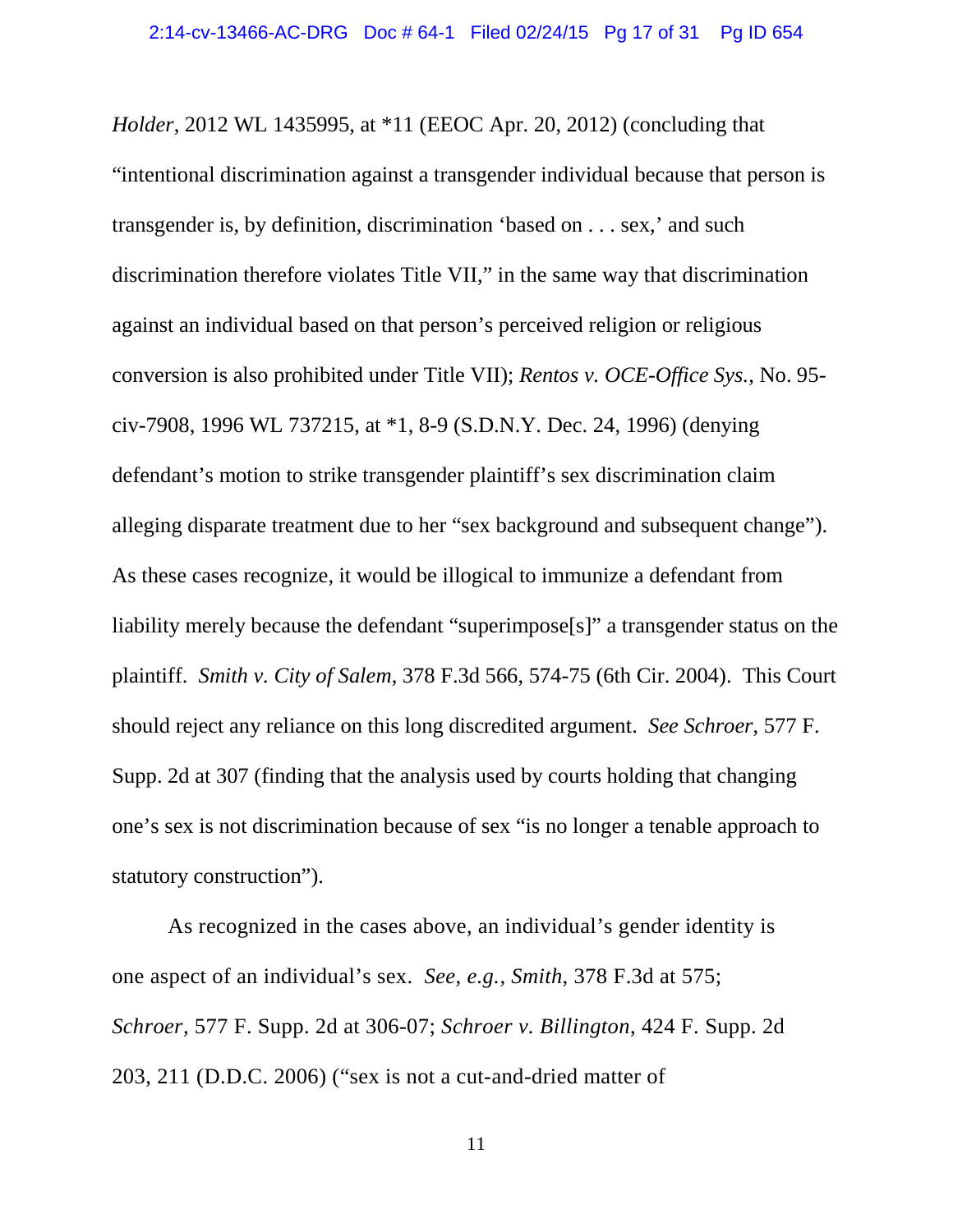<span id="page-17-0"></span> chromosomes," but extends to one's "sexual identity") (internal citation omitted). Consequently, discrimination on the basis of gender identity is, "*literally*," Clause. *See Schroer*, 577 F. Supp. 2d at 306-07; *Oncale v. Sundowner Offshore*  provisions of our laws rather than the principal concerns of our legislators by which we are governed."); accord Macy, 2012 WL 1435995 at  $*9-10$  and n.10. discrimination on the basis of sex, even though the words "gender identity" or "transgender" are not explicitly mentioned in Title IX or the Equal Protection *Serv., Inc.*, 523 U.S. 75, 79 (1998) (holding that Title VII prohibits same-sex sexual harassment and explaining "[s]tatutory prohibitions often go beyond the principal evil to cover reasonably comparable evils, and it is ultimately the

 378 F.3d at 571-72). In *Smith,* however, the Sixth Circuit recognized that discrimination on the basis of gender identity is discrimination on the basis of sex: and/or *identify* with his or her gender" is discrimination on the basis of sex. 378 Wyandotte cites the Sixth Circuit's decision in *Smith v. City of Salem* for the proposition that Plaintiff may bring a claim for sex discrimination, but only where there is evidence of sex stereotyping. *See* Wyandotte Mot. at 12-13 (citing *Smith*, "discrimination against a plaintiff who is a transsexual—and therefore fails to act F.3d at 575 (emphasis added).<sup>7</sup>

 States uses the term "transgender" consistently throughout this Statement of  $<sup>7</sup>$  Although terms like "transsexual" or "transgendered" have been used to describe</sup> transgender people, those terms are now disfavored. For this reason, the United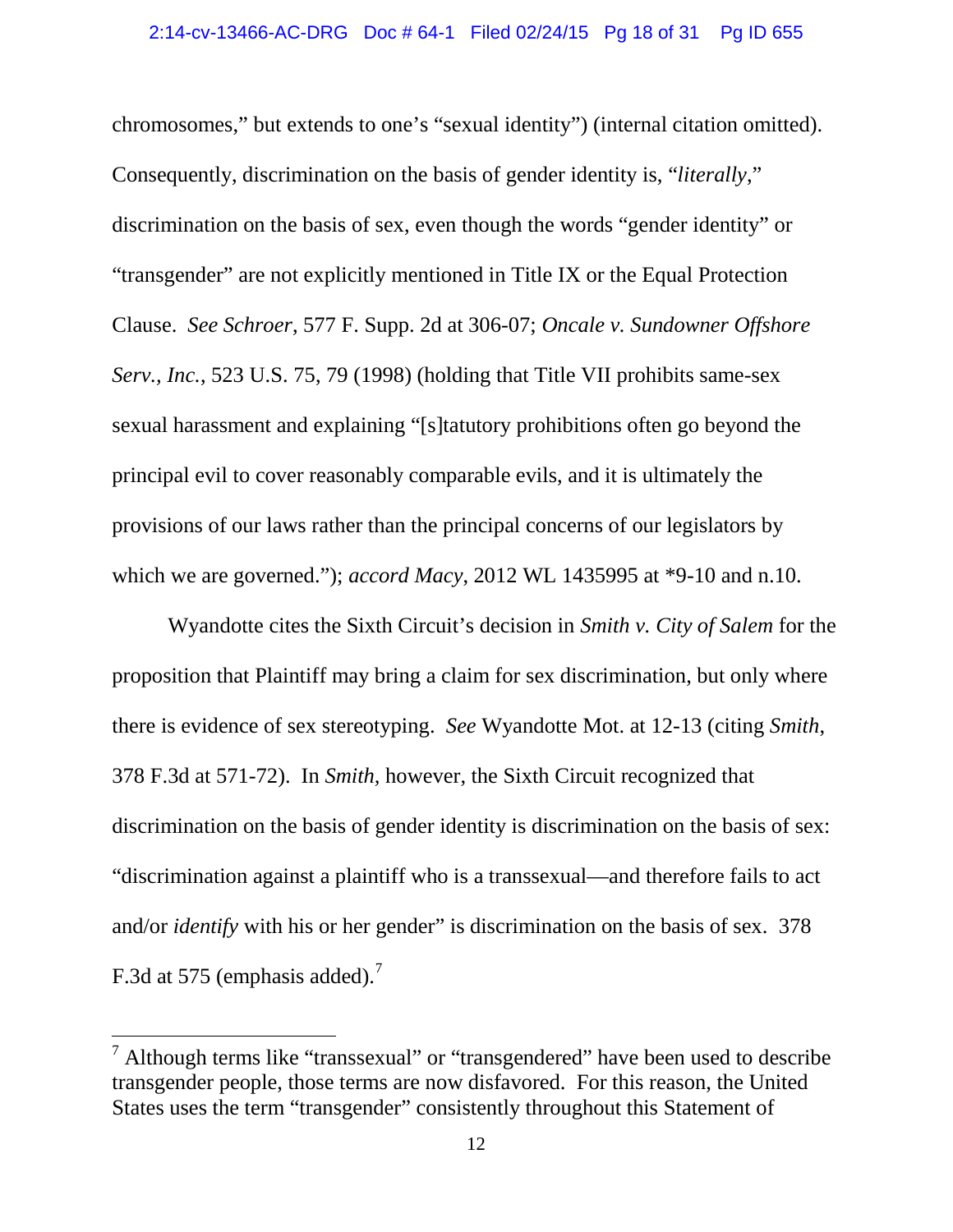evidence of sex stereotyping, Wyandotte Mot. at 12-15, Plaintiff may also prevail he has been discriminated against on the basis of his transgender status or gender identity. As the Equal Employment Opportunity Commission explained in *Macy*, discrimination" that is available to transgender individuals. *Macy*, 2012 WL 1435995 at \*10. Discrimination against a transgender individual is sex employee because the individual has expressed his or her gender in a non- as a transgender person." *Id.* at \*7. Contrary to Wyandotte's argument that Plaintiff's claim must rest on on his claims under Title IX and the Equal Protection Clause through evidence that "evidence of gender stereotyping is simply one means of proving sex discrimination "regardless of whether an employer discriminates against an stereotypical fashion, because the employer is uncomfortable with the fact that the person has transitioned or is in the process of transitioning from one gender to another, or because the employer simply does not like that the person is identifying

 based on their gender identity. *See* OCR Sexual Violence Q&A, at 5.[8](#page-21-1) Courts The Department of Education has issued guidance similarly recognizing that Title IX protects transgender students against sex discrimination, including that

Interest.

<sup>8</sup>*See also* OCR, Questions and Answers on Title IX and Single-Sex Elementary and Secondary Classes and Extracurricular Activities (Dec. 1, 2014), available at http://www2.ed.gov/about/offices/list/ocr/docs/faqs-title-ix-single-sex-201412.pdf ("OCR Single-Sex Classes and Activities Q&A"), at 25.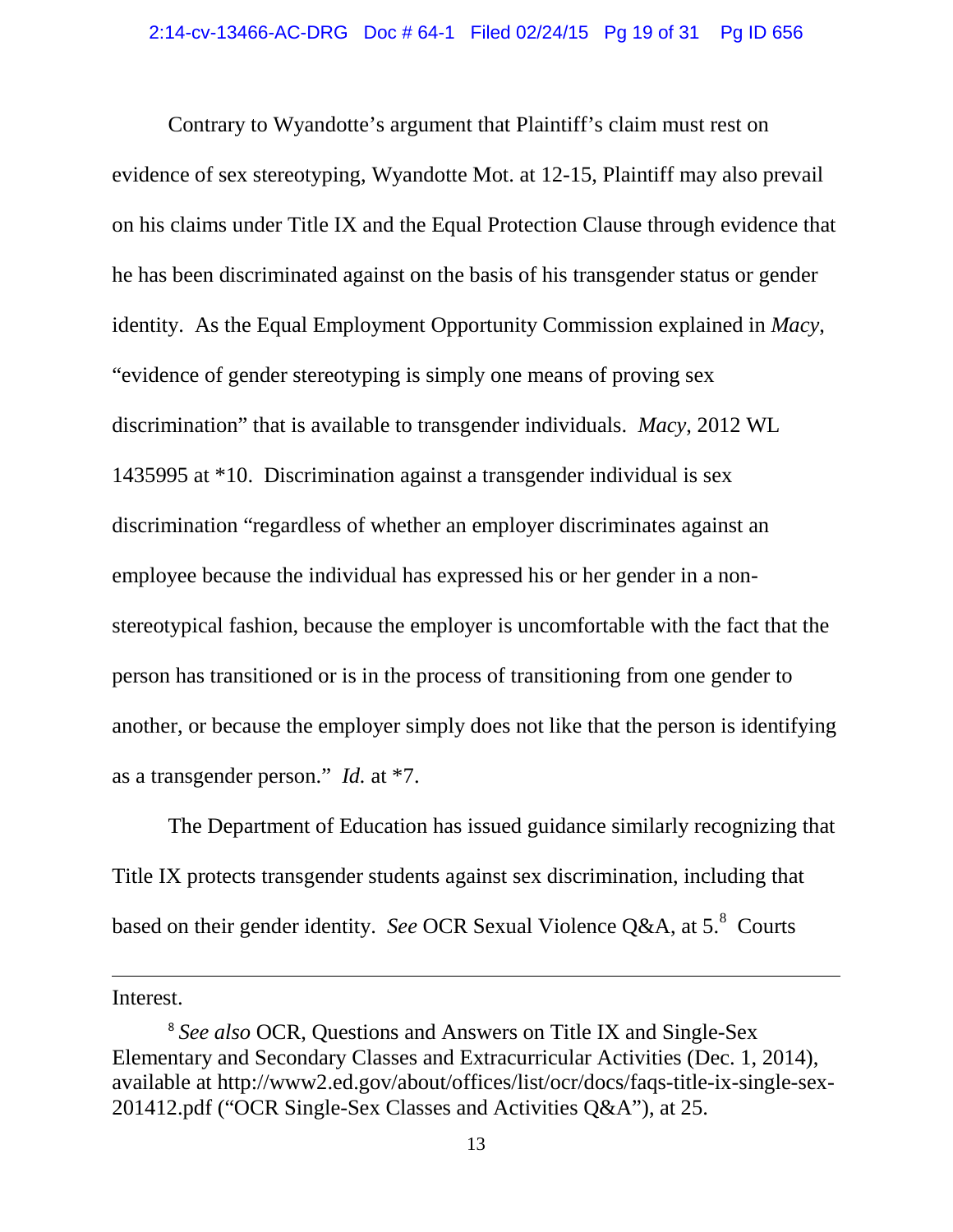rights laws enforced by the United States.<sup>9</sup> Thus, consistent with the case law and routinely look to federal guidance when construing Title IX and other federal civil federal guidance, Plaintiff may state valid Title IX and sex-based Equal Protection claims for discrimination based on his gender identity and transgender status.

## **Against an Individual, Including a Transgender Individual, on the C. Title IX and the Equal Protection Clause Prohibit Discrimination Basis of Sex Stereotypes**

 Plaintiff has pled sufficient facts to establish a sex stereotyping claim. Wyandotte concedes that Plaintiff may make this type of claim; it simply challenges the This Court should also deny Wyandotte's Motion to Dismiss because sufficiency of his allegations regarding its engagement in sex stereotyping. Wyandotte Mot. at 12-15.

 protects students from impermissible discrimination on the basis of sex, including based on sex stereotyping. *See United States v. Virginia* ("*VMI*"), 518 U.S. 515, The Supreme Court made clear in *Price Waterhouse v. Hopkins* that discrimination based on an individual's nonconformity to sex stereotypes is a form of sex discrimination prohibited by federal civil rights laws. 490 U.S. 228, 239-40, 250-51 (1989). The Supreme Court later held that the Equal Protection Clause also

<sup>9</sup>*See, e.g.*, *Davis v. Monroe Cnty. Bd. of Educ.*, 526 U.S. 629, 647-48 (1999) (applying OCR's Title IX guidance when evaluating Title IX's application to student-on-student harassment); *Biediger v. Quinnipiac Univ*., 691 F.3d 85, 97 (2d Cir. 2012) (holding that OCR's guidance is entitled to "substantial deference" in interpreting Title IX).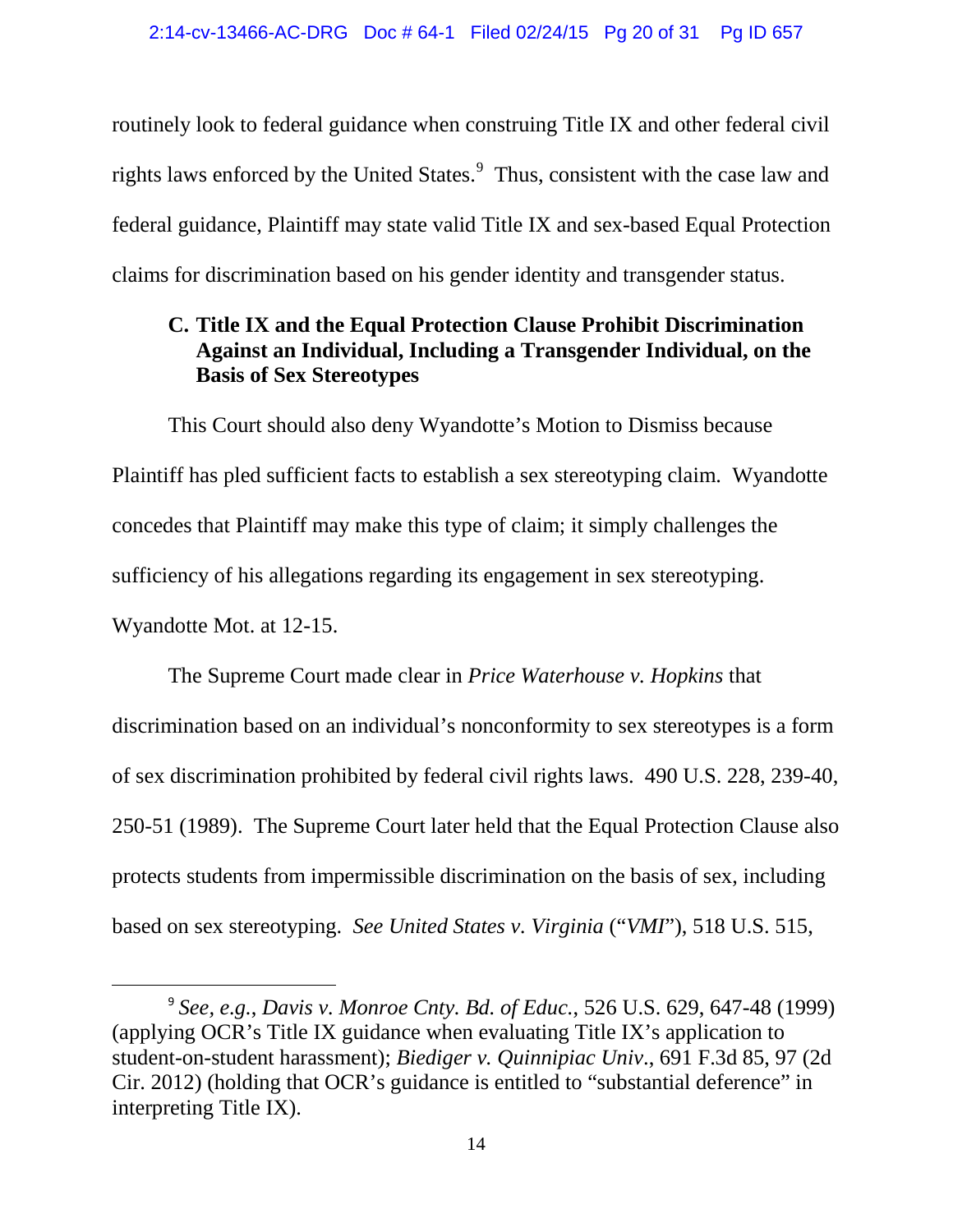533 (1996) (finding that state action "must not rely on overbroad generalizations about the different talents, capacities, or preferences of males and females"). discrimination under federal law. *See, e.g., Barnes v. City of Cincinnati*, 401 F.3d conform to sex stereotypes). $^{10}$  $^{10}$  $^{10}$ Subsequently, numerous federal courts of appeal have expressly recognized that discrimination based on sex stereotyping is an actionable form of sex 729, 735-39 (6th Cir. 2005) (transgender plaintiff stated claim for sex discrimination under Title VII and Equal Protection Clause based on failure to

 stereotypes. 378 F.3d at 575. Applying the Supreme Court's holding in *Price Waterhouse* who, in sex-stereotypical terms, did not act like a woman." *Id*. The behavior is impermissible discrimination, irrespective of the cause of that behavior; In *Smith*, the Sixth Circuit explicitly held that discrimination "because of sex" includes discrimination against transgender individuals on the basis of sex *Waterhouse* in the context of discrimination against a transgender woman, the *Smith* court explained that discrimination against the transgender plaintiff "is no different from the discrimination directed against [the plaintiff] in *Price*  court emphasized that treatment "based on a person's gender non-conforming

<span id="page-20-0"></span> where there is a perception that a plaintiff does not "conform to traditional gender <sup>10</sup>*See also EEOC v. Boh Brothers Constr. Co.,* 731 F.3d 444, 454 (5th Cir. 2013) (sex stereotyping evidence may be used to establish sex discrimination claim stereotypes"); *Nichols v. Azteca Rest. Enters., Inc.,* 256 F.3d 864, 874 (9th Cir. 2001) (same).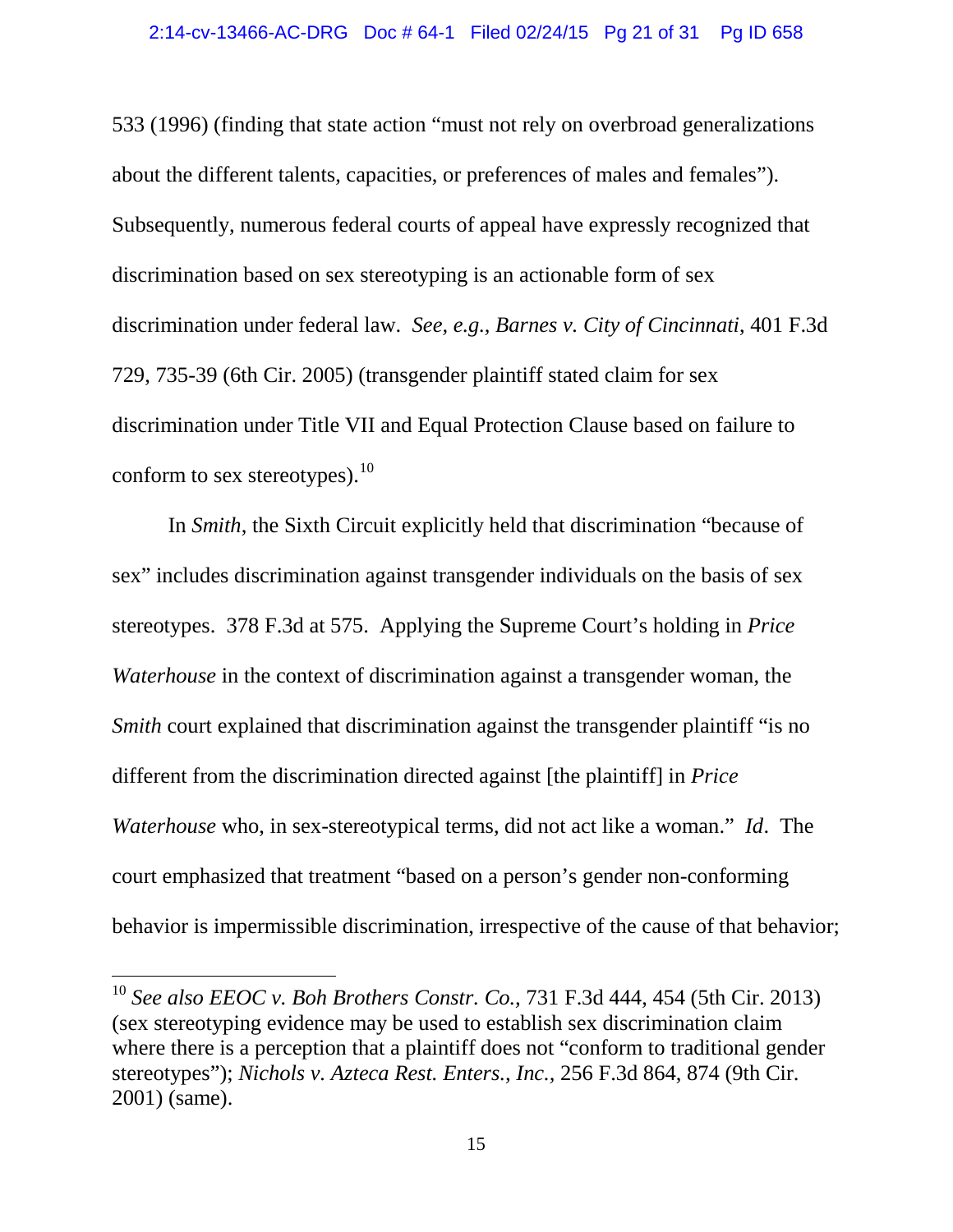<span id="page-21-0"></span> a label, such as 'transsexual,' is not fatal to a sex discrimination claim where the victim has suffered discrimination because of his or her gender non-conformity." *Id*.

 discrimination to transgender individuals. To the contrary, in addition to the Sixth discrimination on the basis of sex. *See Glenn*, 663 F.3d at 1318-20 ("All persons, whether transgender or not, are protected from discrimination on the basis of (same). Indeed, since *Price Waterhouse*, while the issue has arisen in a variety of contexts, no court of appeals has categorically denied protections against sex Circuit, the First, Ninth, and Eleventh circuits have all recognized that a transgender plaintiff may rely on evidence of sex stereotyping to establish gender stereotype."); *Rosa v. Park W. Bank & Trust Co*., 214 F.3d 213, 214-15 (1st Cir. 2000) (same); *Schwenk v. Hartford*, 204 F.3d 1187, 1200-02 (9th Cir. 2000)

<span id="page-21-2"></span><span id="page-21-1"></span> claim of sex discrimination under Title IX and the Equal Protection Clause. *See*  Similarly, federal courts have consistently held that plaintiffs alleging discrimination based on nonconformity to sex stereotypes may state an actionable *Pratt v. Indian River Cent. Sch. Dist.*, 803 F. Supp. 2d 135, 151-52 (N.D.N.Y. 2011) (denying defendant's motion to dismiss because harassment based on nonconformity to sex stereotypes is a legally cognizable claim under Title IX and the Equal Protection Clause); *Doe v. Brimfield Grade Sch.*, 552 F. Supp. 2d 816,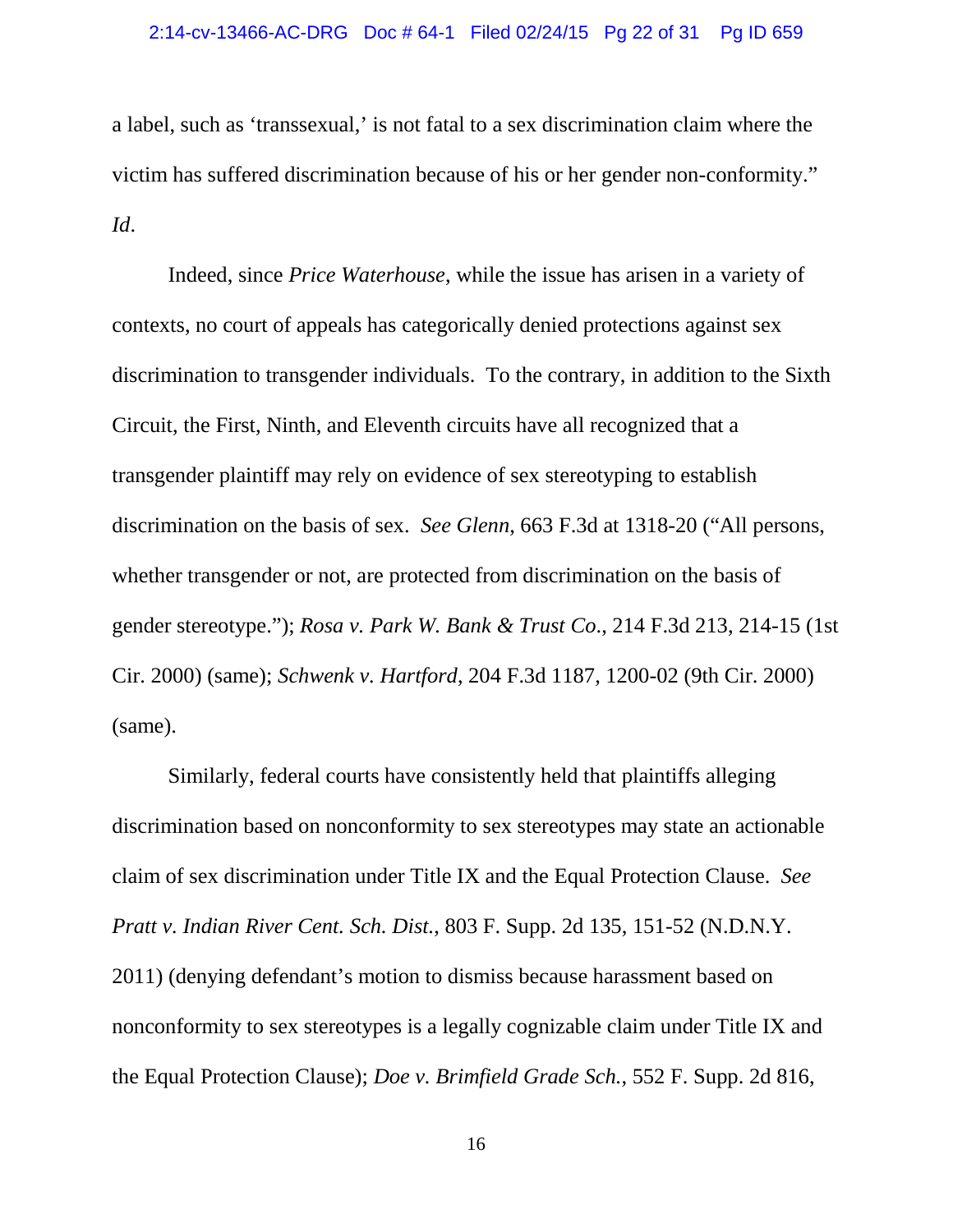<span id="page-22-0"></span> alleged viable Title IX same-sex harassment claim). The U.S. Department of on sex stereotypes. OCR Sexual Violence Q&A at 5-6 ("Title IX's sex and OCR accepts such complaints for investigation.").<sup>11</sup> 823 (C.D. Ill. 2008) (holding that "[d]iscrimination because one's behavior does not 'conform to stereotypical ideas' of one's gender can amount to actionable discrimination 'based on sex'" under Title IX) (internal citation omitted); *Theno v. Tonganoxie Unified Sch. Dist.*, 377 F. Supp. 2d 952, 964-65 (D. Kan. 2005) (holding that sex stereotyping is a viable theory of sex discrimination under Title IX); *Montgomery v. Indep. Sch. Dist. No. 709*, 109 F. Supp. 2d 1081, 1090-93 (D. Minn. 2000) (holding complaint of same-sex harassment based on sex stereotyping Education also issued guidance stating that Title IX prohibits discrimination based discrimination prohibition extends to claims of discrimination based on gender identity or failure to conform to stereotypical notions of masculinity or femininity

### **D. This Case Should Proceed to Discovery to Resolve Questions of Fact**

Under the appropriate legal standards discussed above, Plaintiff has alleged sufficient facts to state a sex discrimination claim under Title IX and the Equal

<sup>&</sup>lt;sup>11</sup> See also OCR Single-Sex Classes and Activities Q&A at 25; OCR, Dear Colleague Letter: Bullying and Harassment (Oct. 26, 2010), available at http://www2.ed.gov/about/offices/list/ocr/letters/colleague-201010.pdf ("OCR Bullying & Harassment DCL"), at 7-8; OCR, Revised Sexual Harassment Guidance: Harassment of Students by School Employees, Other Students, or Third Parties (2001), available at

http://www2.ed.gov/about/offices/list/ocr/docs/shguide.pdf, at v.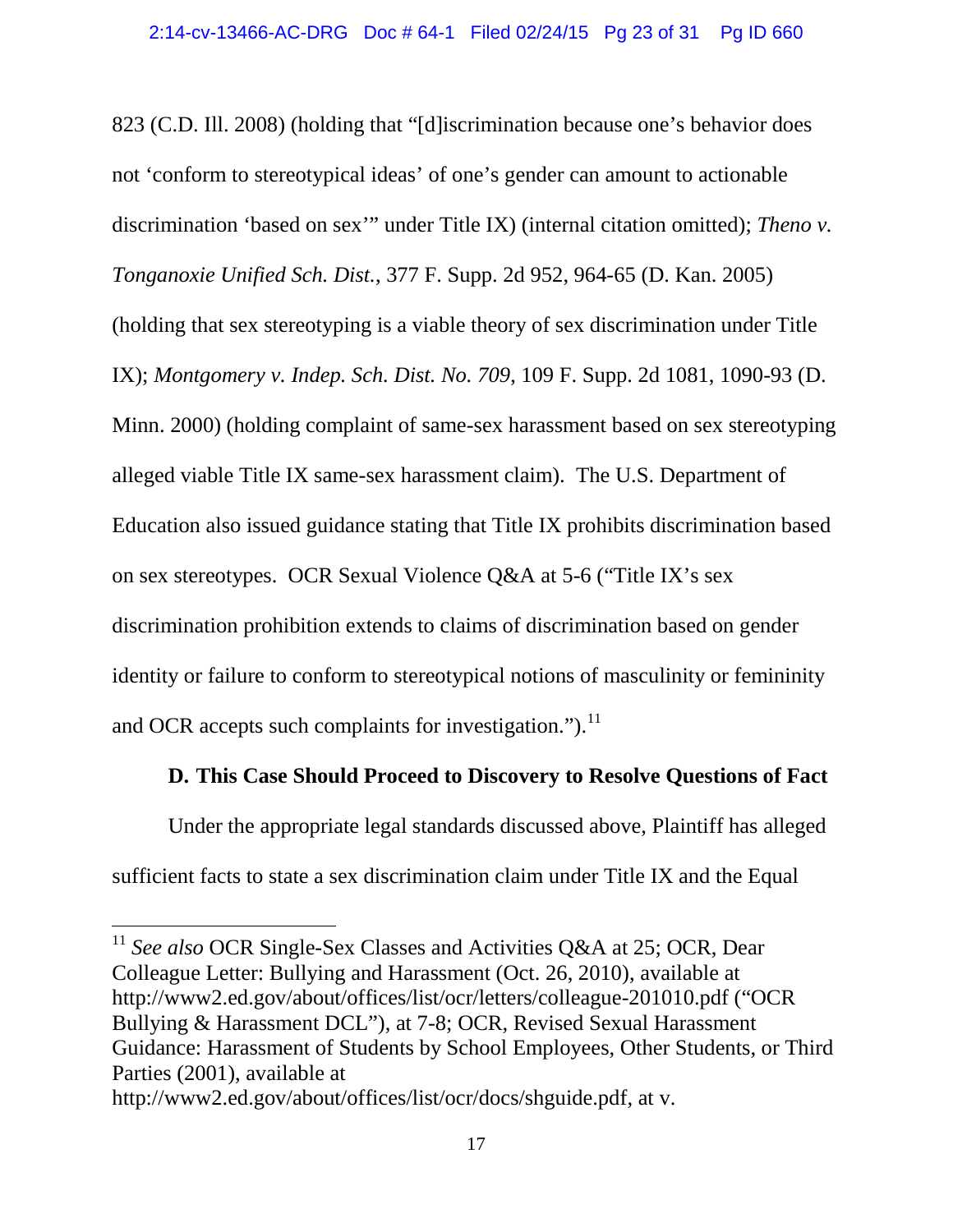<span id="page-23-0"></span> nonconformity to sex stereotypes – all that is required of Plaintiff at this stage. This case should, therefore, proceed to discovery to resolve questions of fact Protection Clause on the grounds that Wyandotte treated him differently from other male students because of his transgender status, gender identity, and regarding whether Wyandotte's actions were discriminatory.

1. Plaintiff has alleged sufficient facts to establish a *prima facie* case of sex discrimination

 gender identity, transgender status, and nonconformity to sex stereotypes. Plaintiff has alleged facts that, when read in the light most favorable to him, are sufficient to establish a *prima facie* case of sex discrimination based on his Specifically, Plaintiff alleges (and Wyandotte acknowledges in its Motion) that unlike other male students, he was denied access to the boys' restrooms. First Am. Compl. at 12-13; Wyandotte Mot. at 14-15. School personnel required him to use "the staff ladies' room" or a unisex restroom, which was often not accessible, despite notice from his mother and his therapist that he needed to be treated consistent with his gender identity. First Am. Compl. at 12-13, 15; Wyandotte Mot. at 14; *see* OCR Single-Sex Classes and Activities Q&A at 25 (When a school separates students on the basis of sex, the school "generally must treat transgender students consistent with their gender identity.").

<span id="page-23-1"></span>Courts have recognized that the denial of equal access to restroom facilities is sufficient deprivation to constitute a violation of Title IX and other sex

18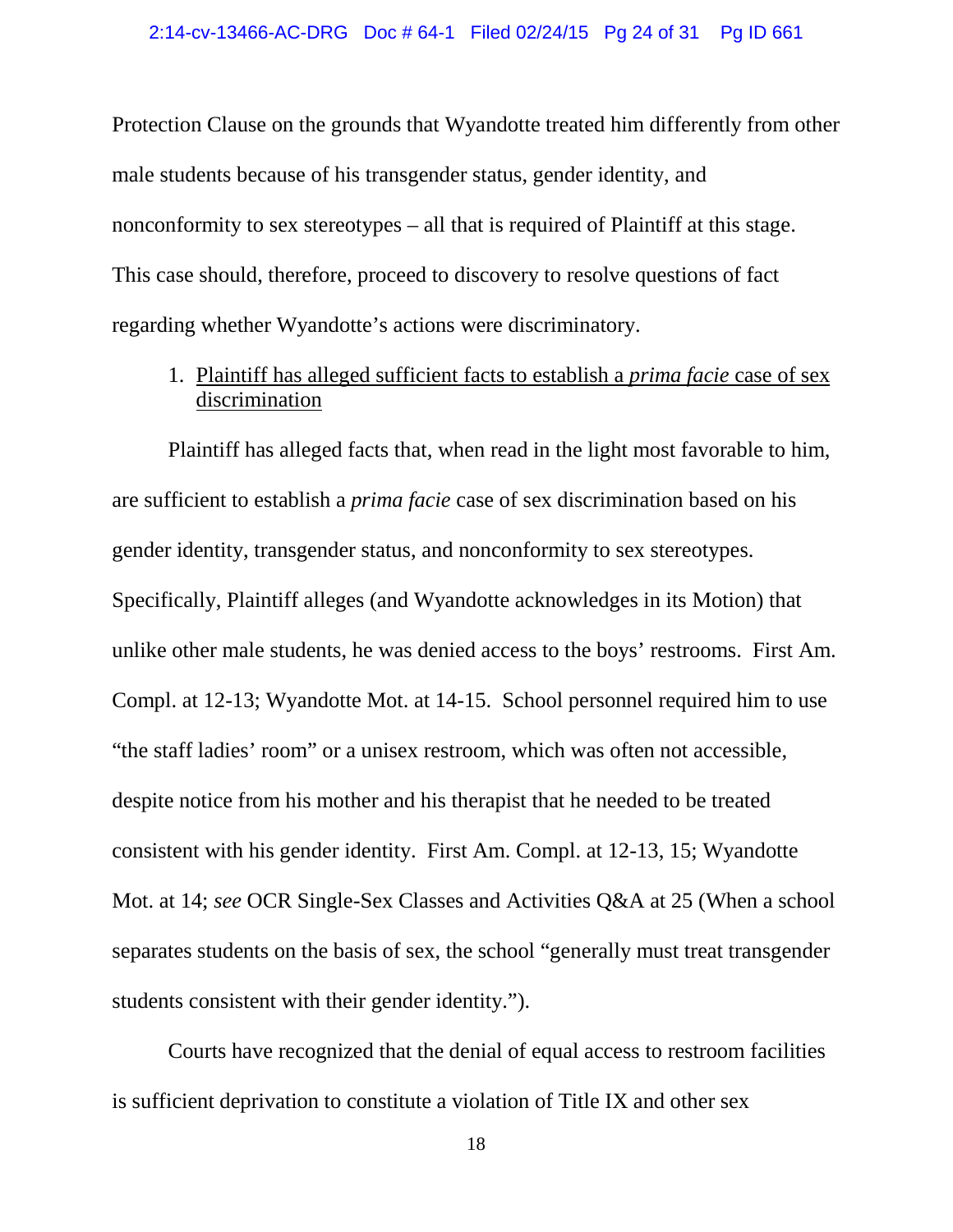<span id="page-24-0"></span> discrimination laws. *See Kastl*, 2004 WL 2008954, at \*3 (holding that it is a her to prove her conformity with those expectations"); *Baker v. John Morrell &*  violation of both Title VII and Title IX "to create restrooms for each sex but to require a woman to use the men's restroom if she fails to conform to the employer's expectations regarding a woman's behavior or anatomy, or to require *Co*., 220 F. Supp. 2d 1000, 1011, 1014 (N.D. Iowa 2002) (holding that denial of equal access to restroom facilities can alter the terms and conditions of employment in violation of Title VII); *cf. DeClue v. Central Illinois Light Co.*, 223 F.3d 434, 436 (7th Cir. 2000) (same).

 employees based on his gender identity, transgender status, and failure to conform school employee said Plaintiff was "being overly sensitive." *Id.* at 16. This same scared? I'll rape you straight." *Id.* Plaintiff further alleges that school personnel to him as "Olivia," and using feminine pronouns when referring to him in class. In addition, Plaintiff alleges that he was harassed and singled out by school to gender stereotypes. For example, when a male student saw Plaintiff leaving the women's restroom, the student called Plaintiff a "fag" and asked, "Do you need a tampon sweetie?" First Am. Compl. at 15-16. When his mother complained, a student later threatened Plaintiff off campus with, "You better run fag. Are you "outed" him by informing students and their parents of his birth gender, referring *Id.* at 12-15; Wyandotte Mot. at 14-15. At least in part due to these actions by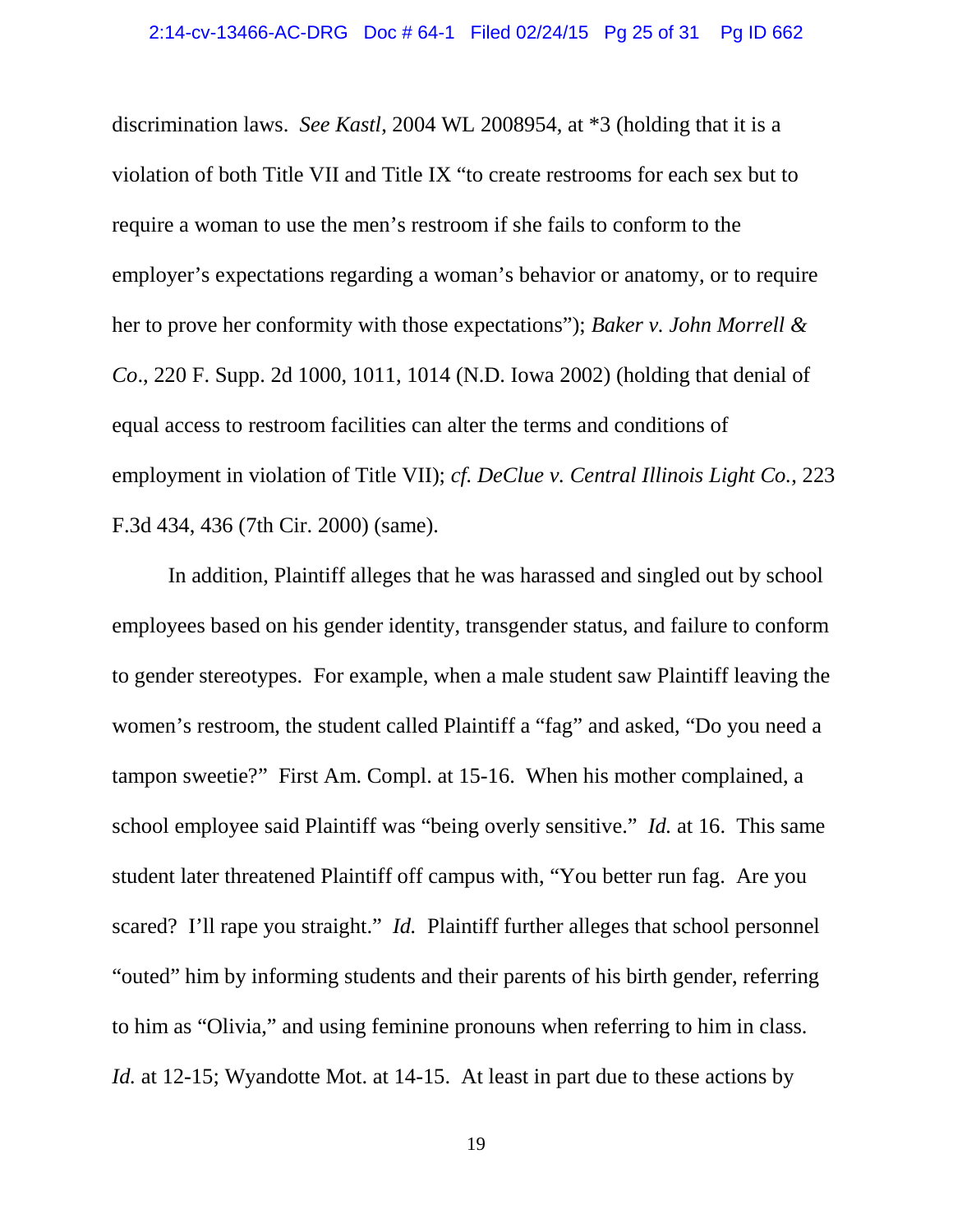#### 2:14-cv-13466-AC-DRG Doc # 64-1 Filed 02/24/15 Pg 26 of 31 Pg ID 663

Wyandotte, Plaintiff alleges that students harassed and ostracized him. First Am. Compl. at  $15-16$ .<sup>12</sup>

2. Wyandotte's motivation for treating Plaintiff differently from other male students is a question of fact that cannot be resolved at the motion to dismiss stage

 that the district "advised" Plaintiff not to use the boys' restroom "for the sole if the other boys saw [Plaintiff] using the bathroom given her [sic] unique circumstances, it may result in bullying and other safety concerns." *Id.* at 14. This In addition to incorrectly arguing that Plaintiff may only proceed on a sex discrimination claim if it involves sex stereotyping, Wyandotte attempts to address the merits of Plaintiff's claims by asserting justifications for several of his factual allegations. Wyandotte Mot. at 14-15. Most pertinent here, Wyandotte asserts reason that the boys' restroom only had urinals and stalls with no doors," and "that unsupported justification goes beyond the allegations of Plaintiff's First Amended Complaint and should not be considered at the motion to dismiss stage. But even if it were, myriad fact questions nevertheless preclude dismissal.

 $12$  These allegations also indicate that the hostile environment of which Plaintiff complains in Counts III and V was at least in part created by school employees, not just students. *See* First Am. Compl. at 12-16, 20-22. So while Wyandotte insists that "there is no legal theory that would hold the Wyandotte Defendants liable for the actions of the students who attend the District," Wyandotte Mot. at 15, Wyandotte is legally responsible for its own actions and the environment it creates or tolerates under the Equal Protection Clause and Title IX. Although Plaintiff has not directly asserted a hostile environment claim under Title IX, the facts alleged in the First Amended Complaint do not foreclose such a claim at the motion to dismiss stage.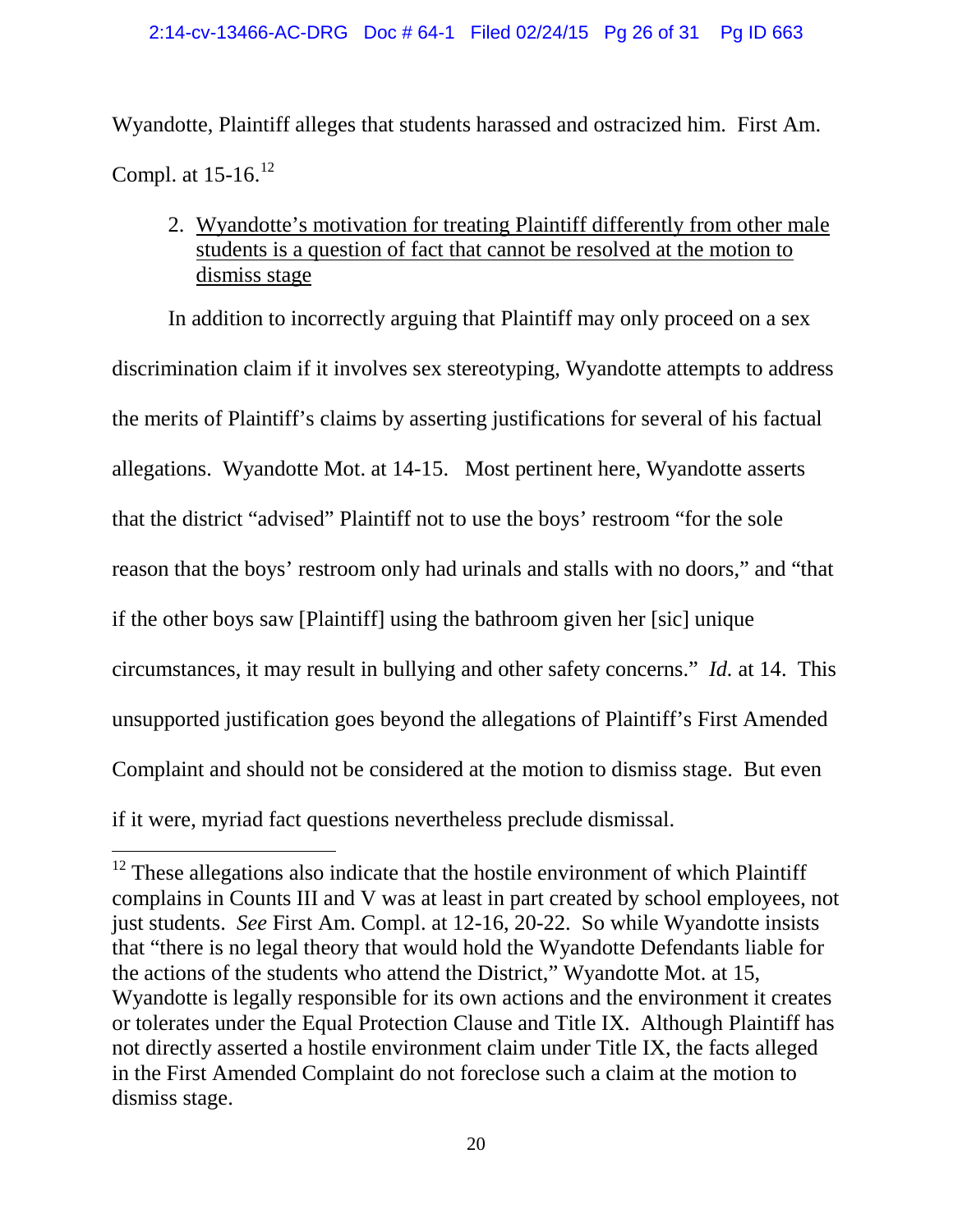<span id="page-26-0"></span>At the merits stage, once Plaintiff has alleged sufficient facts to establish a *prima facie* case of sex discrimination under Title IX and the Equal Protection Clause, the burden then would shift to Wyandotte to demonstrate that its actions were legitimate, nondiscriminatory, and not pretextual under Title IX, *see, e.g., Fuhr*, 710 F.3d at 673-75, and meet the intermediate scrutiny standard under the Equal Protection Clause. *See VMI*, 518 U.S. at 531-34.<sup>13</sup> In considering whether Wyandotte has met that burden, this Court must assess whether: the safety interest asserted actually motivated Wyandotte to treat Plaintiff differently from other male students; Wyandotte's actions in fact advanced that interest; other nondiscriminatory actions could have furthered that interest;  $14$  and this stated interest was pretextual.

 the sex or gender identity of the plaintiff. *See VMI,* 518 U.S. at 531-34; *Craig v.*  <sup>13</sup> Heightened scrutiny applies to sex-based Equal Protection claims regardless of *Boren*, 429 U.S. 190, 197-99 (1976); *Glenn*, 663 F.3d at 1315-17 (applying heightened scrutiny to transgender plaintiff's equal protection sex discrimination claim).

<span id="page-26-1"></span> effectively to any harassment that arose, as Title IX requires. *See* OCR Sexual Violence Q&A at 2-3; OCR Bullying & Harassment DCL at 2-3, 7-8. If the absence of doors on the stalls is the basis for Wyandotte's concern, it could put up not penalize the student who was, or could be, harassed, such as by excluding the student from a restroom when reasonable alternatives exist. *Id.* at 3.<br>21 <sup>14</sup> For instance, rather than denying Plaintiff access to the boys' restroom based on a fear of potential harassment, Wyandotte could have responded promptly and doors to address this concern rather than require the Plaintiff to use a conspicuous restroom designated for female staff members. Whatever appropriate steps Wyandotte could take to address its concern about harassment, those steps should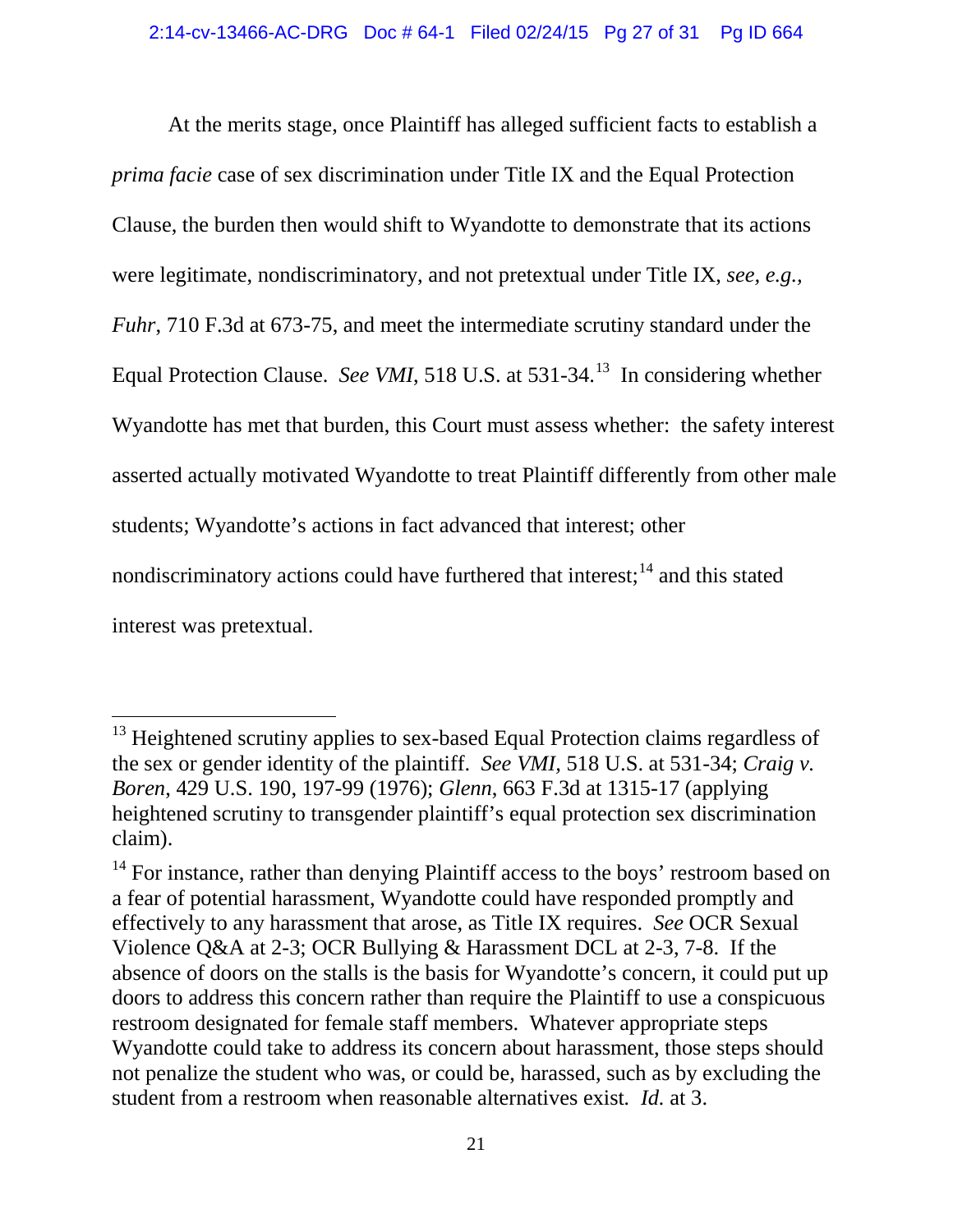<span id="page-27-0"></span> Plaintiff raises genuine questions of fact regarding each of these inquiries pronouns and by the name "Olivia" despite his maintaining a male gender identity; who then ostracized him. First Am. Compl. at 12-16. that cannot be resolved at the motion to dismiss stage. For example, as noted in Section II.D.1 above, Plaintiff has raised several allegations that create questions of fact as to whether Wyandotte's purported desire to protect him actually motivated its refusal to let him use the boys' restroom. These allegations include that Wyandotte: (1) forced him to use a conspicuously labeled women's restroom right next to the cafeteria where other students could see him coming and going; (2) told Plaintiff's mother that he was "being overly sensitive" when a student harassed him for using "the staff ladies' room"; (3) referred to him with feminine and (4) "outed" him as transgender to other students and parents of other students

 Recent decisions by other federal courts indicate that where there are facts a sufficiently important governmental objective to survive the heightened scrutiny such as these, this Court should not take generalized arguments about restroom safety at face value without further development of the record. For instance, in *Glenn*, the Eleventh Circuit Court of Appeals concluded that the defendant's "purported concern that other women might object to [the transgender plaintiff's] restroom use" was "speculative" and failed to meet defendant's burden of showing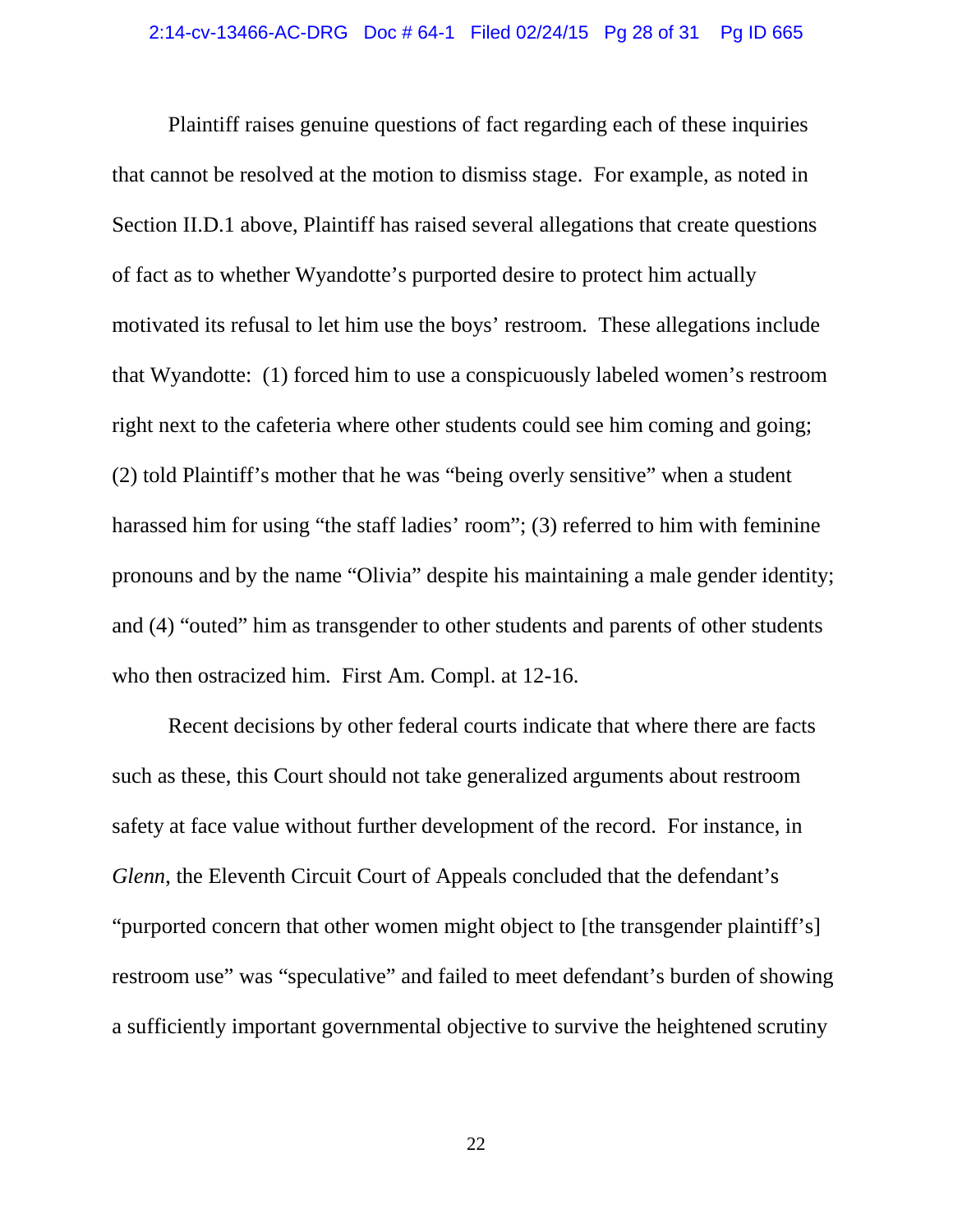<span id="page-28-0"></span> court's decision in favor of the plaintiff. *Id.* at 1315-19. standard of review. 663 F.3d at 1321. The court, therefore, affirmed the district

 identity. *See, e.g., Doe v. Regional Sch. Unit 26*, No. Pen–12–582, 2014 WL facilities and requiring her to use the unisex staff restroom); *Mathis v. Fountain-Ft.*  Additionally, this court should consider Wyandotte's asserted interest in protecting Plaintiff's safety in light of the fact that transgender students in many jurisdictions are using restroom facilities without issue. Across the country, transgender students use sex-segregated facilities consistent with their gender 325906 (Me. Jan. 30, 2014) (holding that school district discriminated against transgender girl in violation of state law by denying her access to communal girls' *Carson Sch. Dist. No. 8*, Colo. Civ. Rts. Div. Determination, Charge No. P20130034X, at 13-14 (June 17, 2013) (determining that school district discriminated against transgender girl by denying her access to girls' restrooms at school in violation of Colorado law, because none of district's articulated justifications were substantiated by sufficient evidence).

Based on the parties' pleadings, Plaintiff states viable claims of sex discrimination under Title IX and the Equal Protection Clause, and Wyandotte's actual motives and the permissibility of the means it adopted to advance those motives are questions of fact that cannot properly be resolved at the motion to dismiss stage.

23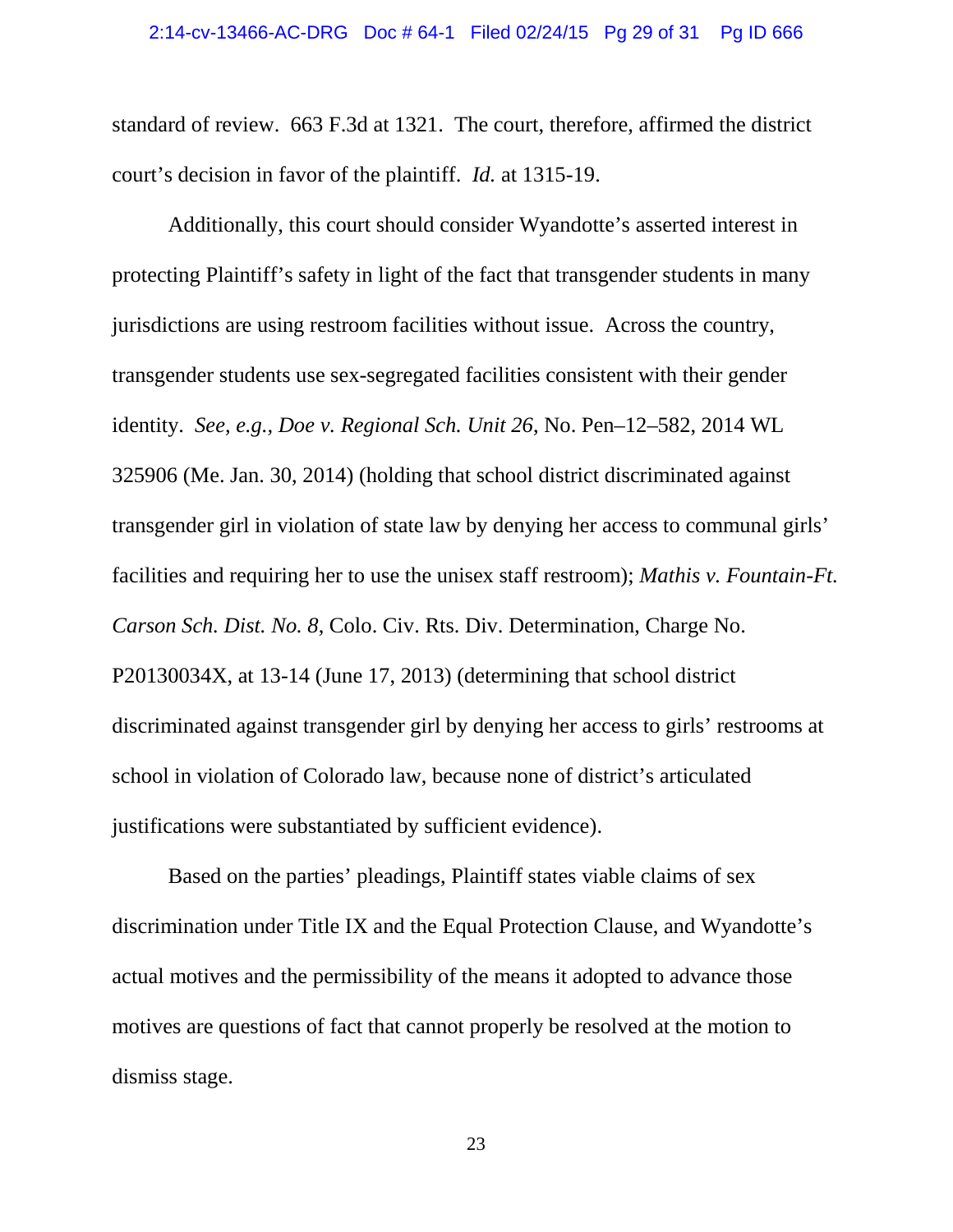### **CONCLUSION**

The United States respectfully requests that this Court hold that the prohibition of sex discrimination under Title IX and the Equal Protection Clause encompasses discrimination on the basis of transgender status, gender identity, and sex stereotyping. Further, this Court should find that Plaintiff has stated plausible claims for relief under Title IX and the Equal Protection Clause and deny Wyandotte's Motion to Dismiss these claims.

Respectfully submitted,

VANITA GUPTA Acting Assistant Attorney General

JAMES COLE, JR. ANURIMA BHARGAVA General Counsel **EMILY MCCARTHY** U.S. Department of Education JOSEPH J. WARDENSKI

MICHELLE TUCKER Civil Rights Division Attorneys U.S. Department of Justice U.S. Department of Education

VERONICA PERCIA VANESSA SANTOS Educational Opportunities Section

> BARBARA L. McQUADE United States Attorney

s/ Susan K. DeClercq SUSAN K. DeCLERCQ Michigan Bar Number P60545 Assistant United States Attorney 211 W. Fort Street, Suite 2001 Detroit, MI 48226 Phone: (313) 226-9149 [Susan.DeClercq@usdoj.gov](mailto:Susan.DeClercq@usdoj.gov)